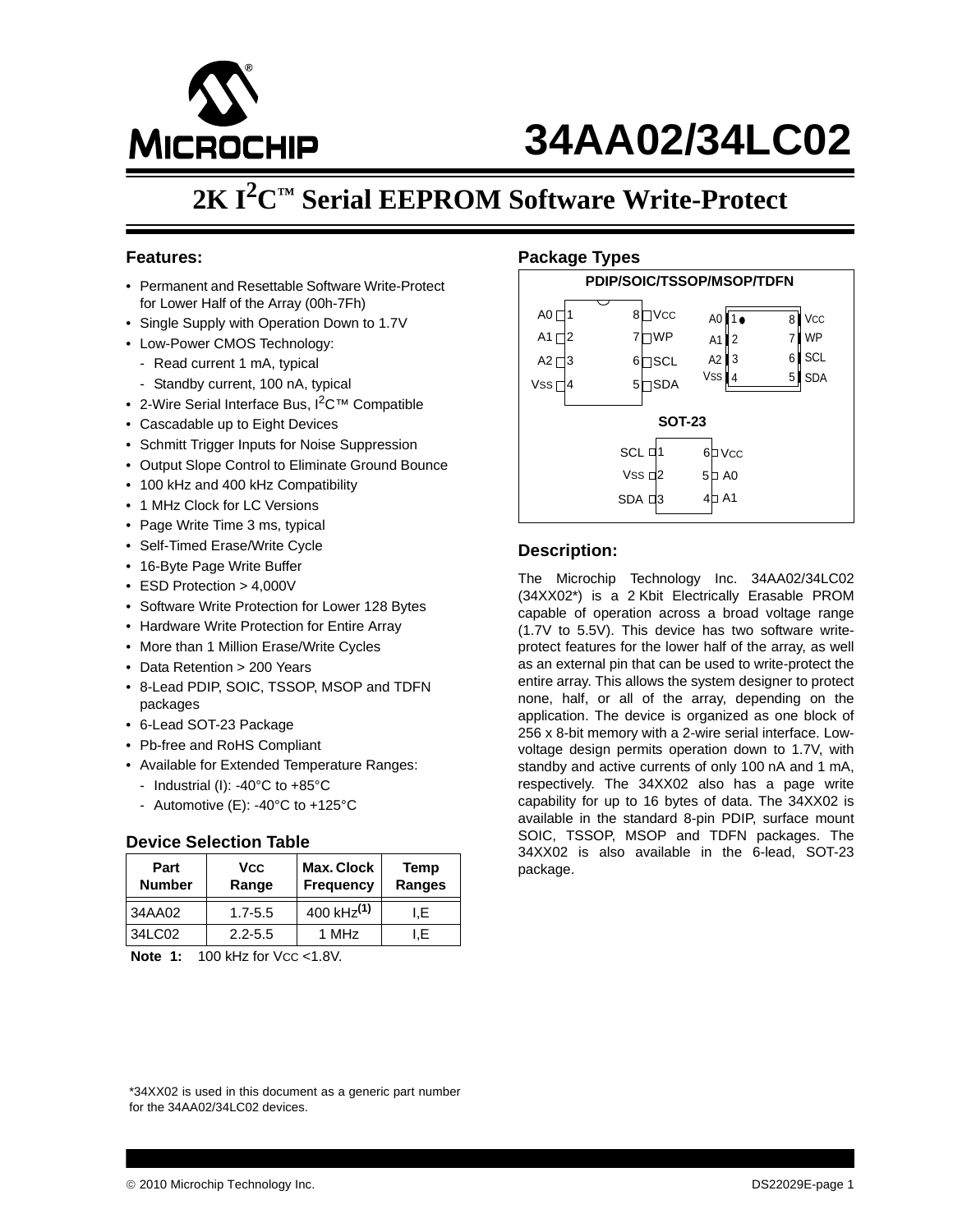# **34AA02/34LC02**

## **Block Diagram**

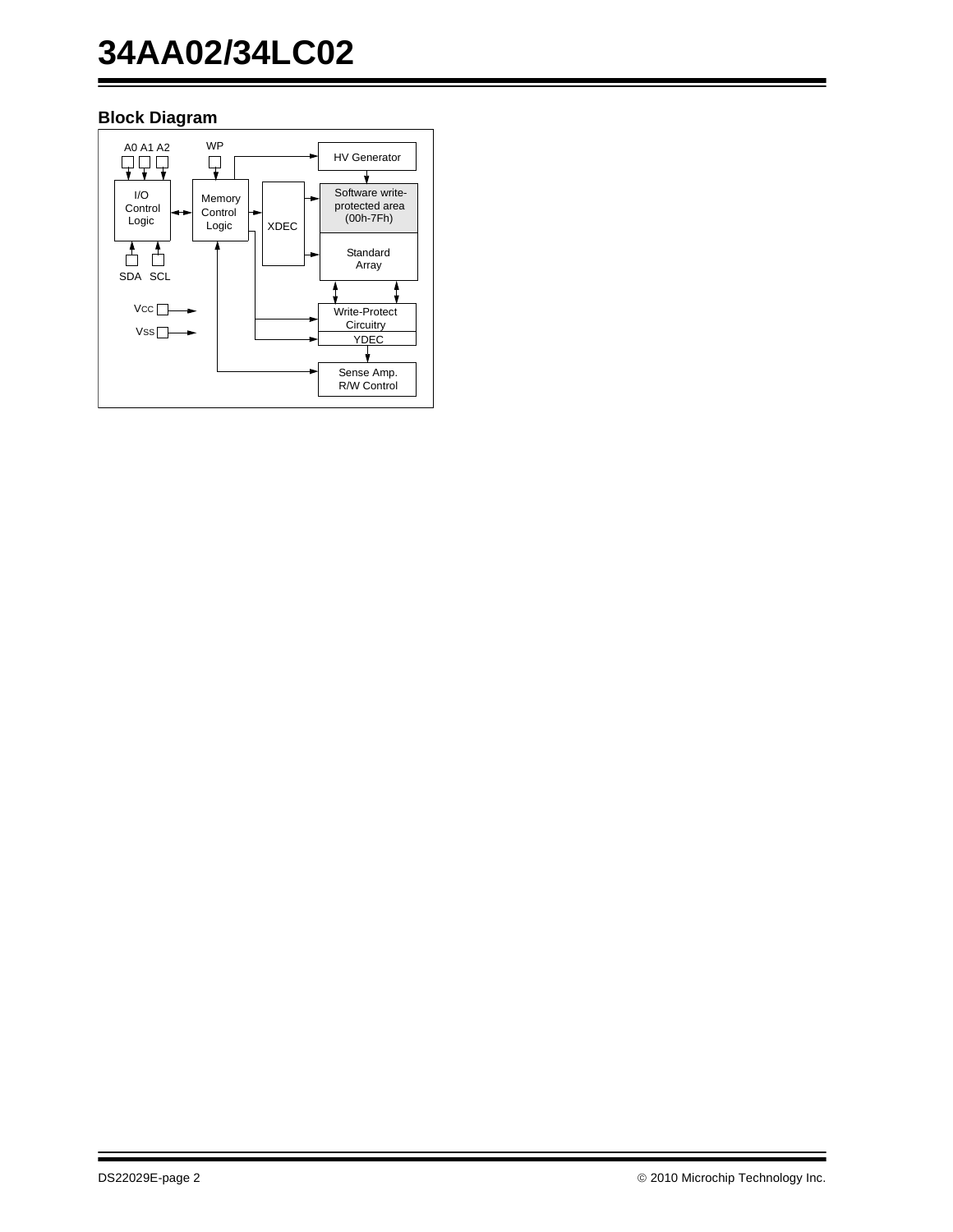## **1.0 ELECTRICAL CHARACTERISTICS**

### **Absolute Maximum Ratings(†)**

**† NOTICE:** Stresses above those listed under "Absolute Maximum Ratings" may cause permanent damage to the device. These are stress ratings only and functional operation of the device at these or any other conditions above those indicated in the operation sections of the specifications is not implied. Exposure to Absolute Maximum Rating conditions for extended periods may affect device reliability.

#### **TABLE 1-1: DC SPECIFICATIONS**

| <b>DC CHARACTERISTICS</b> |              |                                                |                | $Vcc = +1.7V$ to $+5.5V$<br>Industrial (I): TA = -40°C to +85°C<br>Automotive (E): TA = -40°C to +125°C |                 |              |                                                                         |  |  |
|---------------------------|--------------|------------------------------------------------|----------------|---------------------------------------------------------------------------------------------------------|-----------------|--------------|-------------------------------------------------------------------------|--|--|
| Param.<br>No.             | Symbol       | <b>Characteristic</b>                          | Min.           | Typ.                                                                                                    | Max.            | <b>Units</b> | <b>Conditions</b>                                                       |  |  |
|                           |              | A0, A1, A2, SCL, SDA<br>and WP pins            |                |                                                                                                         |                 |              |                                                                         |  |  |
| D <sub>1</sub>            | <b>VIH</b>   | High-level input voltage                       | $0.7$ Vcc      |                                                                                                         |                 | V            |                                                                         |  |  |
| D <sub>2</sub>            | VIL          | Low-level input voltage                        |                |                                                                                                         | $0.3$ Vcc       | V            | 0.2 Vcc for $Vcc < 2.5V$                                                |  |  |
| D <sub>3</sub>            | <b>VHYS</b>  | <b>Hysteresis of Schmitt</b><br>Trigger inputs | 0.05 Vcc       |                                                                                                         |                 | $\vee$       | (Note)                                                                  |  |  |
| D <sub>4</sub>            | <b>VOL</b>   | Low-level output voltage                       |                |                                                                                                         | 0.40            | V            | $IoL = 3.0$ mA, $VCC = 2.5V$                                            |  |  |
| D <sub>5</sub>            | <b>VHV</b>   | <b>High-Voltage Detect</b>                     | $\overline{7}$ |                                                                                                         | 10 <sup>°</sup> | $\vee$       | A0 Pin only, Vcc < 2.2V                                                 |  |  |
|                           |              |                                                | $VCC + 4.8$    | $\overline{\phantom{0}}$                                                                                | 10              | $\vee$       | A0 Pin only, $VCC \ge 2.2V$                                             |  |  |
|                           |              |                                                | 10             |                                                                                                         | $VCC + 4.8$     | $\vee$       | A0 Pin only, $VCC > 5.2V$                                               |  |  |
| D <sub>6</sub>            | ILI.         | Input leakage current                          |                |                                                                                                         | ±1              | μA           | $VIN = VSS$ or $VCC$                                                    |  |  |
|                           |              |                                                |                |                                                                                                         |                 |              |                                                                         |  |  |
| D7                        | <b>ILO</b>   | Output leakage current                         |                |                                                                                                         | ±1              | μA           | $VOUT = VSS$ or $VCC$                                                   |  |  |
| D <sub>8</sub>            | CIN.<br>COUT | Pin capacitance<br>(all inputs/outputs)        |                |                                                                                                         | 10              | рF           | $VCC = 5.5V$ (Note)<br>$TA = 25^{\circ}C$ , FCLK = 1 MHz                |  |  |
| D <sub>9</sub>            | Icc write    | Operating current                              |                | 0.1                                                                                                     | 3               | mA           | $Vcc = 5.5V$ , $SCL = 1$ MHz                                            |  |  |
| D <sub>10</sub>           | Icc read     |                                                |                | 0.05                                                                                                    | 1               | mA           |                                                                         |  |  |
| D <sub>11</sub>           | <b>ICCS</b>  | Standby current                                |                | 0.01                                                                                                    | 1<br>5          | μA<br>μA     | Industrial<br>Automotive<br>$SDA = SCL = VCC$<br>A0, A1, A2, $WP = Vss$ |  |  |

<span id="page-2-0"></span>**Note:** This parameter is periodically sampled and not 100% tested.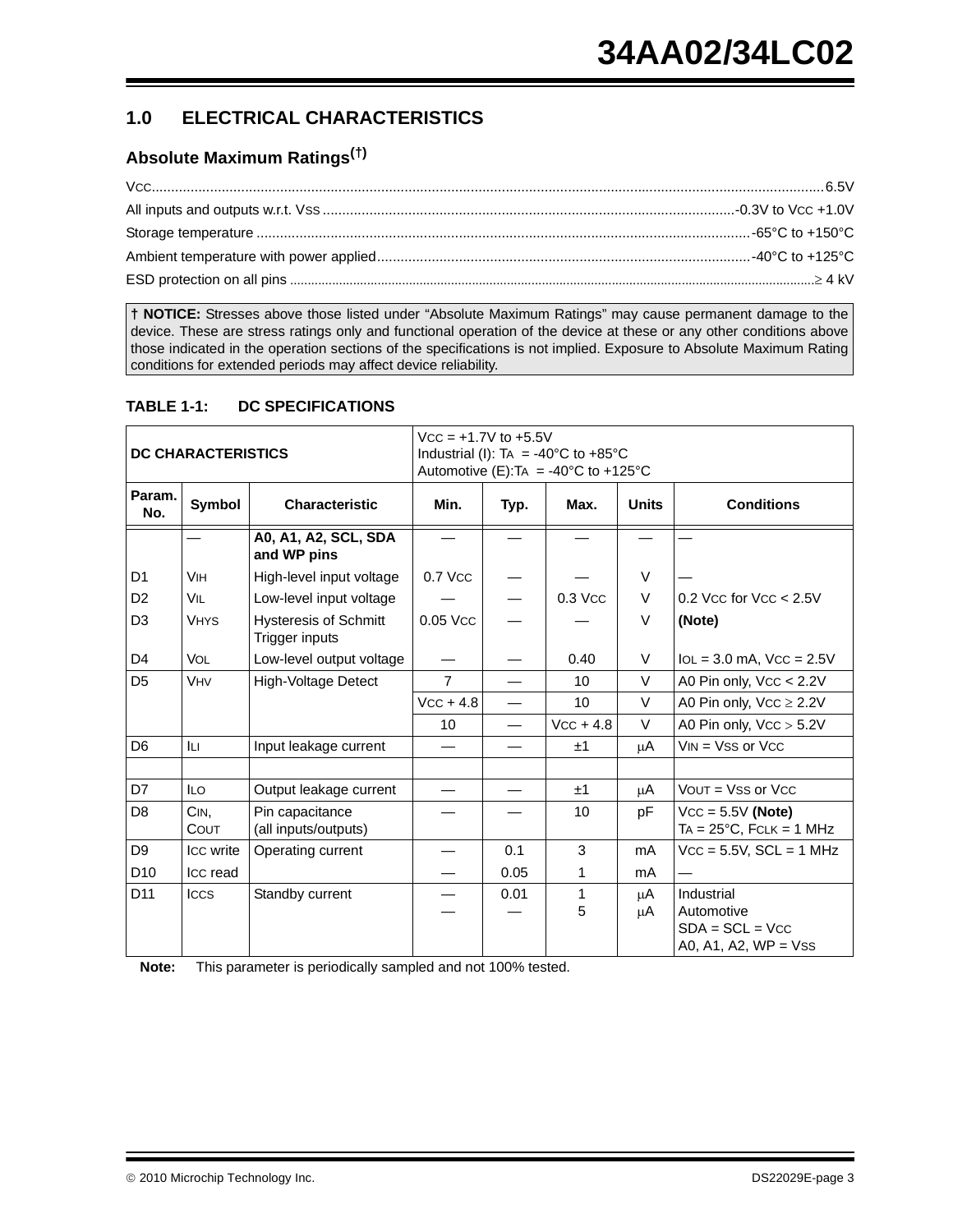#### **TABLE 1-2: AC SPECIFICATIONS**

| <b>AC CHARACTERISTICS</b> |              |                                                                                    | $Vcc = +1.7V$ to $+5.5V$<br>Industrial (I): TA = -40 $^{\circ}$ C to +85 $^{\circ}$ C<br>Automotive (E): TA = -40 $^{\circ}$ C to +125 $^{\circ}$ C |                          |              |                                                                                           |  |
|---------------------------|--------------|------------------------------------------------------------------------------------|-----------------------------------------------------------------------------------------------------------------------------------------------------|--------------------------|--------------|-------------------------------------------------------------------------------------------|--|
| Param.<br>No.             | Symbol       | Characteristic                                                                     | Min.                                                                                                                                                | Max.                     | <b>Units</b> | <b>Conditions</b>                                                                         |  |
| $\mathbf{1}$              | FCLK         | Clock frequency                                                                    |                                                                                                                                                     | 100<br>400<br>1000       | kHz          | 1.7V < VCC < 1.8V<br>$1.8V \leq VCC \leq 5.5V$<br>$2.5V \leq VCC \leq 5.5V$ (34LC02)      |  |
| 2                         | <b>THIGH</b> | Clock high time                                                                    | 4000<br>600<br>500                                                                                                                                  |                          | ns           | $1.7V \leq VCC < 1.8V$<br>$1.8V \leq VCC \leq 5.5V$<br>$2.5V \leq VCC \leq 5.5V$ (34LC02) |  |
| 3                         | <b>TLOW</b>  | Clock low time                                                                     | 4700<br>1300<br>500                                                                                                                                 |                          | ns           | $1.7V \leq VCC < 1.8V$<br>$1.8V \leq VCC \leq 5.5V$<br>$2.5V \leq VCC \leq 5.5V$ (34LC02) |  |
| 4                         | <b>TR</b>    | SDA and SCL rise time (Note 1)                                                     |                                                                                                                                                     | 1000<br>300<br>300       | ns           | $1.7V \leq VCC < 1.8V$<br>$1.8V \leq VCC \leq 5.5V$<br>$2.5V \leq VCC \leq 5.5V$ (34LC02) |  |
| 5                         | TF           | SDA and SCL fall time (Note 1)                                                     |                                                                                                                                                     | 1000<br>300<br>300       | ns           | $1.7V \leq VCC < 1.8V$<br>$1.8V \leq VCC \leq 5.5V$<br>$2.5V \leq VCC \leq 5.5V$ (34LC02) |  |
| 6                         | THD:STA      | Start condition hold time                                                          | 4000<br>600<br>250                                                                                                                                  |                          | ns           | $1.7V \leq VCC < 1.8V$<br>$1.8V \leq VCC \leq 5.5V$<br>$2.5V \leq VCC \leq 5.5V$ (34LC02) |  |
| $\overline{7}$            | TSU:STA      | Start condition setup time                                                         | 4700<br>600<br>250                                                                                                                                  | $\overline{\phantom{0}}$ | ns           | 1.7V < VCC < 1.8V<br>$1.8V \leq VCC \leq 5.5V$<br>$2.5V \leq VCC \leq 5.5V$ (34LC02)      |  |
| 8                         | THD:DAT      | Data input hold time                                                               | $\mathbf 0$                                                                                                                                         |                          | ns           | (Note 2)                                                                                  |  |
| 9                         | TSU:DAT      | Data input setup time                                                              | 250<br>100<br>100                                                                                                                                   |                          | ns           | $1.7V \leq VCC < 1.8V$<br>$1.8V \leq VCC \leq 5.5V$<br>$2.5V \leq VCC \leq 5.5V$ (34LC02) |  |
| 10                        | TSU:STO      | Stop condition setup time                                                          | 4000<br>600<br>250                                                                                                                                  |                          | ns           | $1.7V \leq VCC < 1.8V$<br>$1.8V \leq VCC \leq 5.5V$<br>$2.5V \leq VCC \leq 5.5V$ (34LC02) |  |
| 11                        | TSU:WP       | WP setup time                                                                      | 4000<br>600<br>600                                                                                                                                  |                          | ns           | $1.7V \leq VCC < 1.8V$<br>$1.8V \leq VCC \leq 5.5V$<br>$2.5V \leq VCC \leq 5.5V$ (34LC02) |  |
| 12 <sup>2</sup>           | THD:WP       | WP hold time                                                                       | 4700<br>600<br>600                                                                                                                                  | $\qquad \qquad -$        | ns           | $1.7V \leq VCC < 1.8V$<br>$1.8V \leq VCC \leq 5.5V$<br>$2.5V \leq VCC \leq 5.5V$ (34LC02) |  |
| 13                        | <b>TAA</b>   | Output valid from clock (Note 2)                                                   |                                                                                                                                                     | 3500<br>900<br>400       | ns           | $1.7V \leq VCC < 1.8V$<br>$1.8V \leq VCC \leq 5.5V$<br>$2.5V \leq VCC \leq 5.5V$ (34LC02) |  |
| 14                        | Tbuf         | Bus free time: Time the bus must be<br>free before a new transmission can<br>start | 1300<br>4700                                                                                                                                        |                          | ns           | $1.7V \leq VCC < 1.8V$<br>$1.8V \leq VCC \leq 5.5V$<br>$2.5V \leq VCC \leq 5.5V$ (34LC02) |  |
| 16                        | <b>TSP</b>   | Input filter spike suppression<br>(SDA and SCL pins)                               | $\overline{\phantom{0}}$                                                                                                                            | 50                       | ns           | All except 34LC02<br>(Note 1 and Note 3)                                                  |  |
| 17                        | <b>Twc</b>   | Write cycle time (byte or page)                                                    |                                                                                                                                                     | 5                        | ms           |                                                                                           |  |
| 18                        |              | Endurance                                                                          | 1 M                                                                                                                                                 |                          | cycles       | $25^{\circ}$ C, Vcc = 5.5V, Block mode<br>(Note 4)                                        |  |

<span id="page-3-3"></span><span id="page-3-1"></span><span id="page-3-0"></span>**Note** 1: Not 100% tested. CB = total capacitance of one bus line in pF.

**2:** As a transmitter, the device must provide an internal minimum delay time to bridge the undefined region (minimum 300 ns) of the falling edge of SCL to avoid unintended generation of Start or Stop conditions.

**3:** The combined TSP and VHYS specifications are due to new Schmitt Trigger inputs, which provide improved noise spike suppression. This eliminates the need for a TI specification for standard operation.

<span id="page-3-2"></span>**4:** This parameter is not tested but ensured by characterization. For endurance estimates in a specific application, please consult the Total Endurance™ Model which can be obtained from Microchip's web site at www.microchip.com.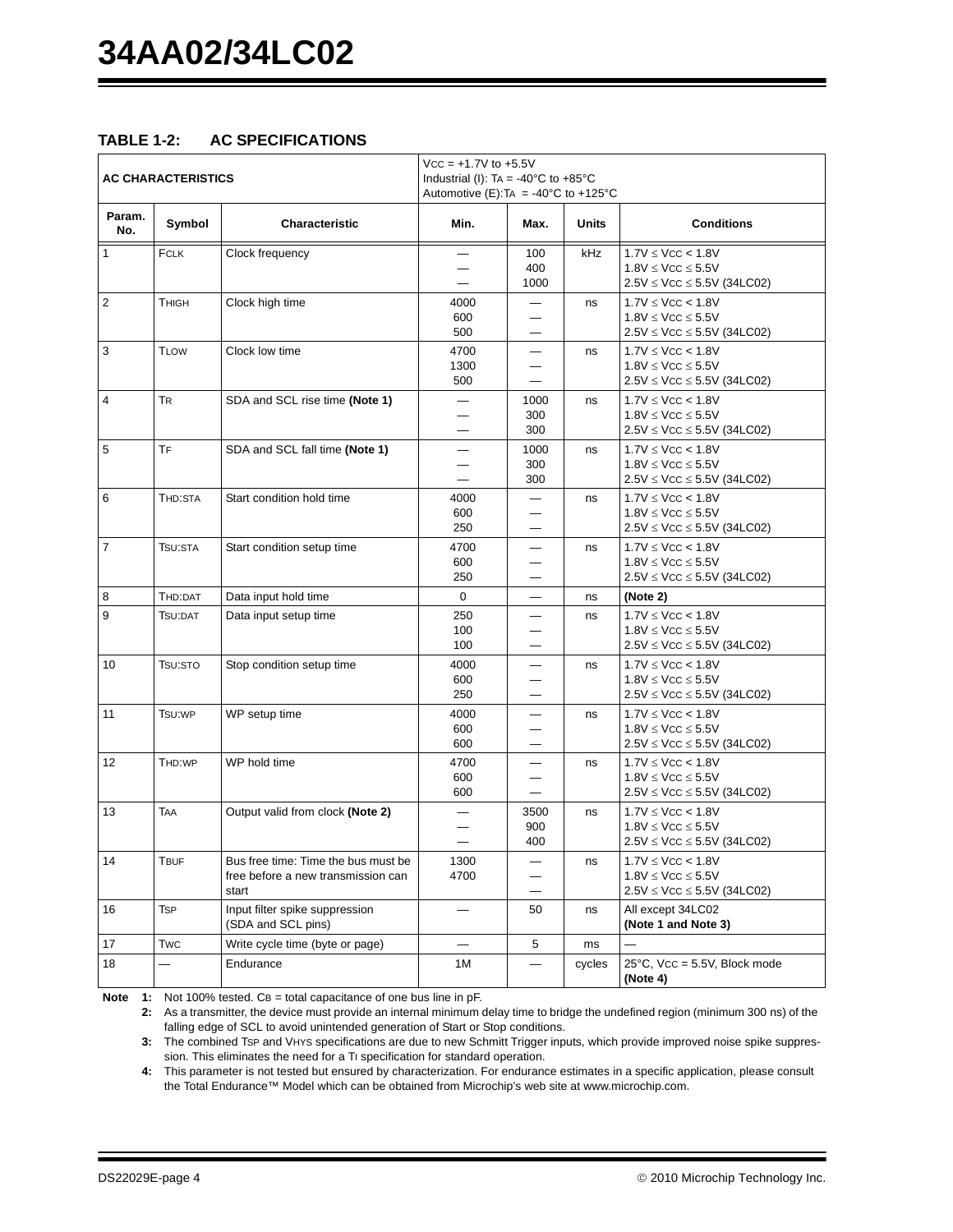

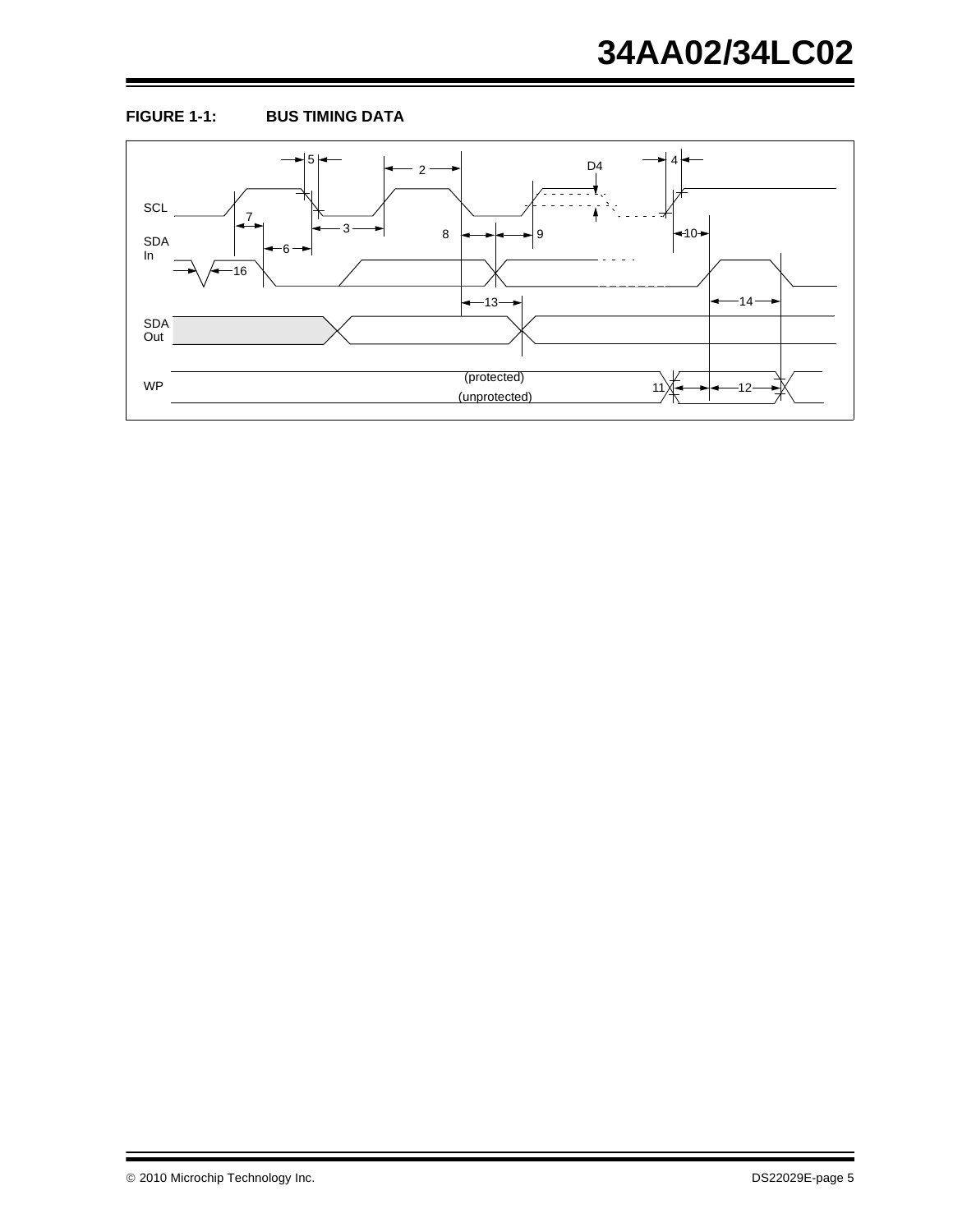## **2.0 FUNCTIONAL DESCRIPTION**

The 34XX02 has two Software Write-Protect features that allow you to protect half of the array from being written (Addresses 00h-7Fh). One command, Software Write-Protect (SWP) will prevent writes to half of the array and is resettable by using the Clear Software Write-Protect (CSWP) command. The other command is Permanent Software Write-Protect (PSWP), which is not resettable and will permanently lock half the array from being written to. The device still has an external pin (WP) that allows you to protect the entire array if so desired.

The 34XX02 supports a bidirectional 2-wire bus and data transmission protocol. A device that sends data onto the bus is defined as a transmitter, and a device receiving data, as a receiver. The bus has to be controlled by a master device, which generates the Serial Clock (SCL), controls the bus access and generates the Start and Stop conditions, while the 34XX02 works as slave. Both master and slave can operate as transmitter or receiver, but the master device determines which mode is activated.

## **3.0 BUS CHARACTERISTICS**

The following **bus protocol** has been defined:

- Data transfer may be initiated only when the bus is not busy.
- During data transfer, the data line must remain stable whenever the clock line is high. Changes in the data line while the clock line is high will be interpreted as a Start or Stop condition.

Accordingly, the following bus conditions have been defined ([Figure 3-1\)](#page-6-0).

#### **3.1 Bus Not Busy (A)**

Both data and clock lines remain high.

#### **3.2 Start Data Transfer (B)**

A high-to-low transition of the SDA line while the clock (SCL) is high determines a Start condition. All commands must be preceded by a Start condition.

#### **3.3 Stop Data Transfer (C)**

A low-to-high transition of the SDA line while the clock (SCL) is high determines a Stop condition. All operations must be ended with a Stop condition.

#### **3.4 Data Valid (D)**

The state of the data line represents valid data when, after a Start condition, the data line is stable for the duration of the high period of the clock signal.

The data on the line must be changed during the low period of the clock signal. There is one clock pulse per bit of data.

Each data transfer is initiated with a Start condition and terminated with a Stop condition. The number of data bytes transferred between the Start and Stop conditions is determined by the master device and is, theoretically, unlimited; although only the last sixteen will be stored when doing a write operation. When an overwrite does occur, it will replace data in a first-in, first-out (FIFO) fashion.

#### **3.5 Acknowledge**

Each receiving device, when addressed, is obliged to generate an Acknowledge after the reception of each byte. Exceptions to this rule relating to software write protection are described in **[Section 7.0 "Write Protec](#page-11-0)[tion"](#page-11-0)**. The master device must generate an extra clock pulse, which is associated with this Acknowledge bit.

| Note: |                                   | The 34XX02 does not generate any |  |  |  |
|-------|-----------------------------------|----------------------------------|--|--|--|
|       | Acknowledge bits if an internal   |                                  |  |  |  |
|       | programming cycle is in progress. |                                  |  |  |  |

The device that acknowledges has to pull down the SDA line during the Acknowledge clock pulse in such a way that the SDA line is stable low during the high period of the acknowledge related clock pulse. Of course, setup and hold times must be taken into account. During reads, a master must signal an end-ofdata to the slave by not generating an Acknowledge bit on the last byte that has been clocked out of the slave. In this case, the slave (34XX02) will leave the data line high to enable the master to generate the Stop condition.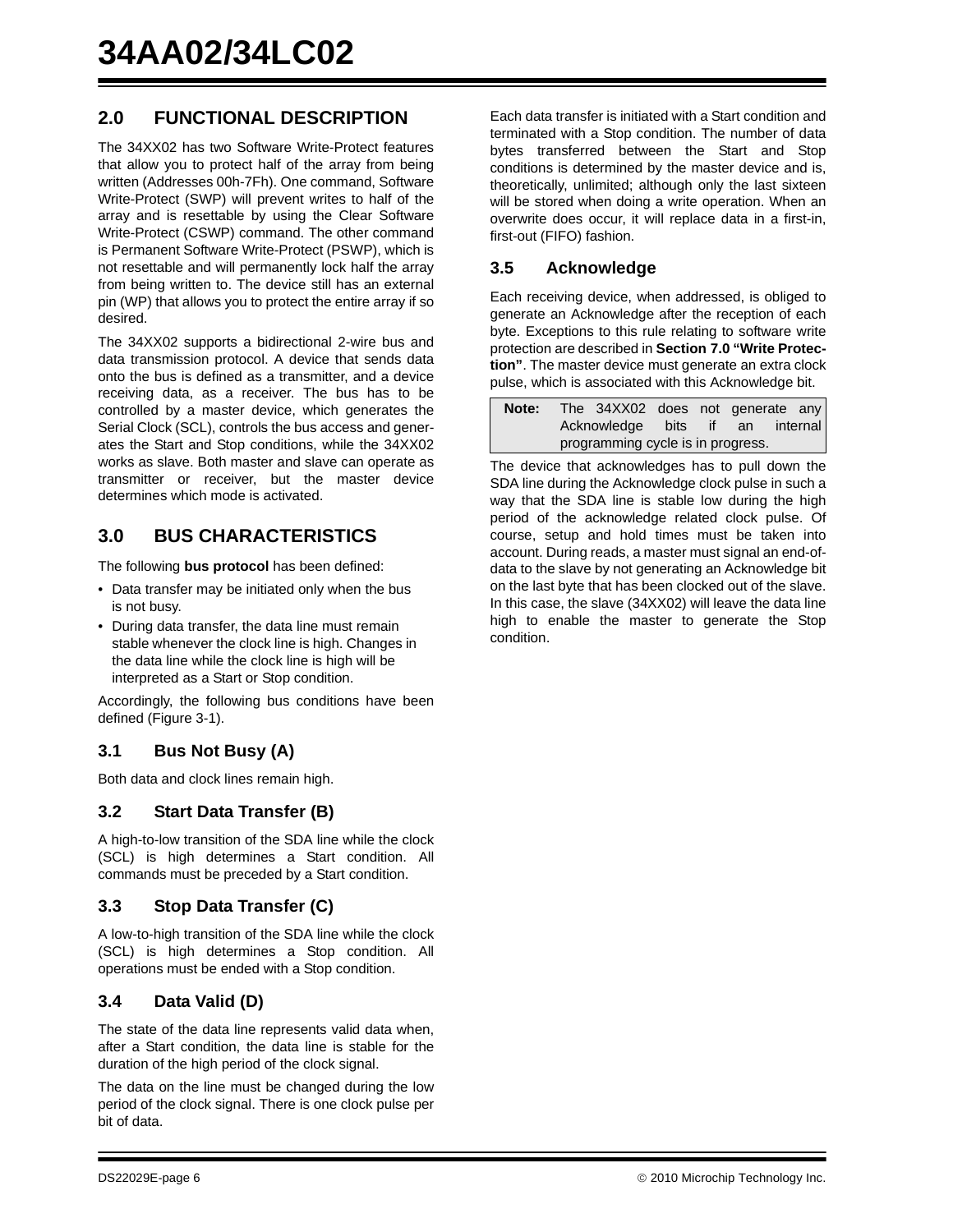<span id="page-6-0"></span>![](_page_6_Figure_1.jpeg)

![](_page_6_Figure_2.jpeg)

#### **3.6 Device Addressing**

A control byte is the first byte received following the Start condition from the master device. The first part of the control byte consists of a 4-bit control code which is set to '1010' for normal read and write operations and '0110' for writing to the write-protect register. The control byte is followed by three Chip Select bits (A2, A1, A0). The Chip Select bits allow the use of up to eight 34XX02 devices on the same bus and are used to determine which device is accessed. The Chip Select bits in the control byte must correspond to the logic levels on the corresponding A2, A1 and A0 pins for the device to respond.

The eighth bit of slave address determines if the master device wants to read or write to the 34XX02 ([Figure 3-2\)](#page-6-1). When set to a one, a read operation is selected. When set to a zero, a write operation is selected.

| <b>Operation</b>              | <b>Control</b><br>Code | Chip<br><b>Select</b> | R/W |
|-------------------------------|------------------------|-----------------------|-----|
| Read                          | 1010                   | A2 A1 A0              |     |
| Write                         | 1010                   | A2 A1 A0              | 0   |
| <b>Write-Protect Register</b> | 0110                   | A2 A1 A0              |     |

#### <span id="page-6-1"></span>**FIGURE 3-2: CONTROL BYTE ALLOCATION**

![](_page_6_Figure_8.jpeg)

## **4.0 WRITE OPERATIONS**

#### **4.1 Byte Write**

Following the Start signal from the master, the device code(4 bits), the Chip Select bits (3 bits) and the R/W bit, which is a logic low, are placed onto the bus by the master transmitter. This indicates to the addressed slave receiver that a byte with a word address will follow, once it has generated an Acknowledge bit during the ninth clock cycle. Therefore, the next byte transmitted by the master is the word address and will be written into the Address Pointer of the 34XX02.

After receiving another Acknowledge signal from the 34XX02, the master device will transmit the data word to be written into the addressed memory location. The 34XX02 acknowledges again and the master generates a Stop condition. This initiates the internal write cycle, which means that during this time, the 34XX02 will not generate Acknowledge signals ([Figure 4-1](#page-7-0)). If an attempt is made to write to the array when the software or hardware write protection has been enabled, the device will acknowledge the command, but no data will be written. The write cycle time must be observed even if the write protection is enabled.

### **4.2 Page Write**

The write control byte, word address and the first data byte are transmitted to the 34XX02 in the same way as in a byte write. Instead of generating a Stop condition, the master transmits up to 15 additional data bytes to the 34XX02, which are temporarily stored in the onchip page buffer and will be written into the memory after the master has transmitted a Stop condition. Upon receipt of each word, the four lower order Address Pointer bits are internally incremented by one. The higher order four bits of the word address remain constant. If the master should transmit more than 16 bytes prior to generating the Stop condition, the address counter will roll over and the previously received data will be overwritten. As with the byte write operation, once the Stop condition is received, an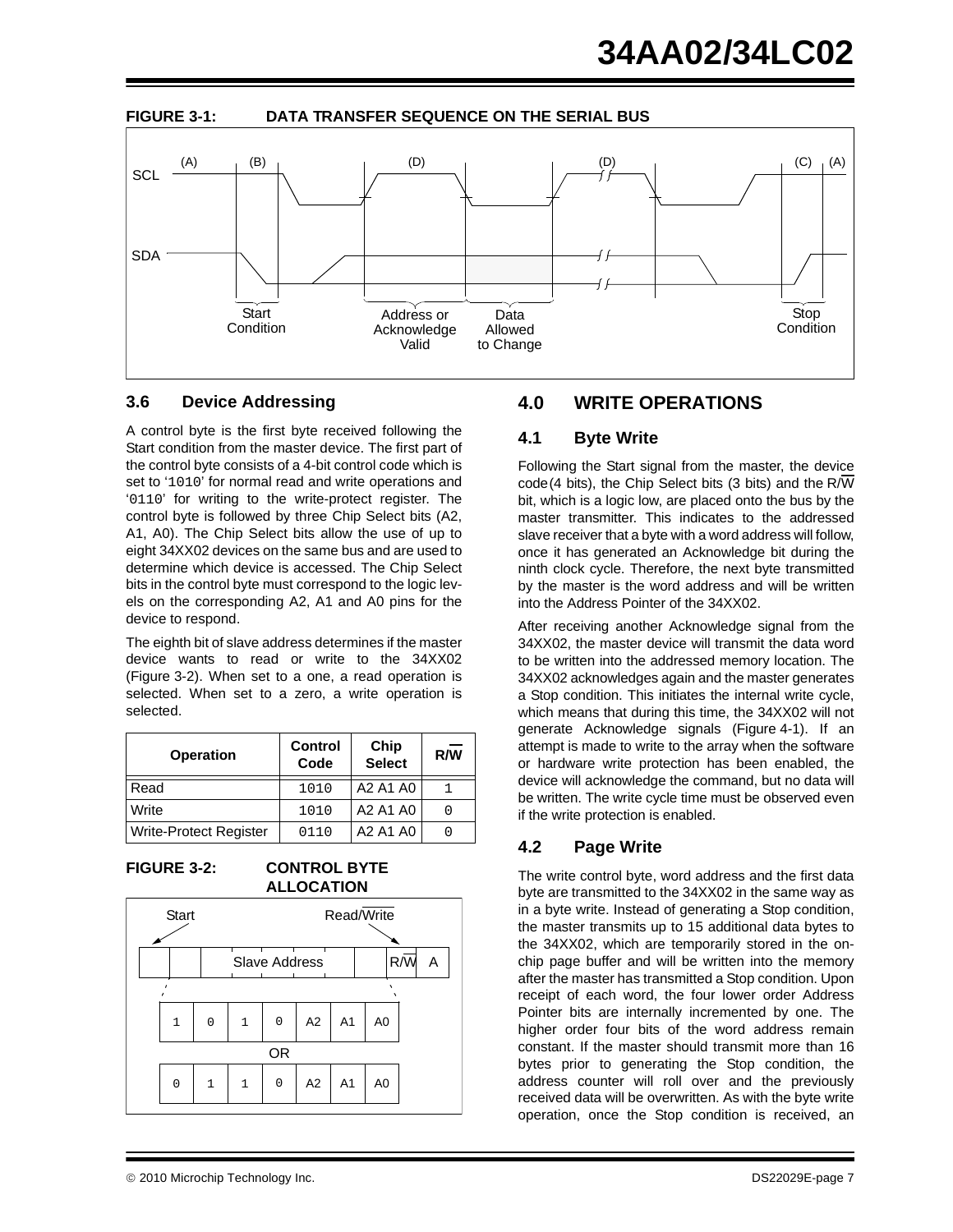# **34AA02/34LC02**

internal write cycle will begin ([Figure 4-2\)](#page-7-1). If an attempt is made to write to the array when the hardware write protection has been enabled, the device will acknowledge the command, but no data will be written. The write cycle time must be observed even if the write protection is enabled.

**Note:** Page write operations are limited to writing bytes within a single physical page, regardless of the number of bytes actually being written. Physical page boundaries start at addresses that are integer multiples of the page buffer size (or 'page size') and end at addresses that are integer multiples of [page size – 1]. If a Page Write command attempts to write across a physical page boundary, the result is that the data wraps around to the beginning of the current page (overwriting data previously stored there), instead of being written to the next page, as might be expected. It is therefore necessary for the application software to prevent page write operations that would attempt to cross a page boundary.

<span id="page-7-0"></span>![](_page_7_Figure_3.jpeg)

#### <span id="page-7-1"></span>**FIGURE 4-2: PAGE WRITE**

![](_page_7_Figure_5.jpeg)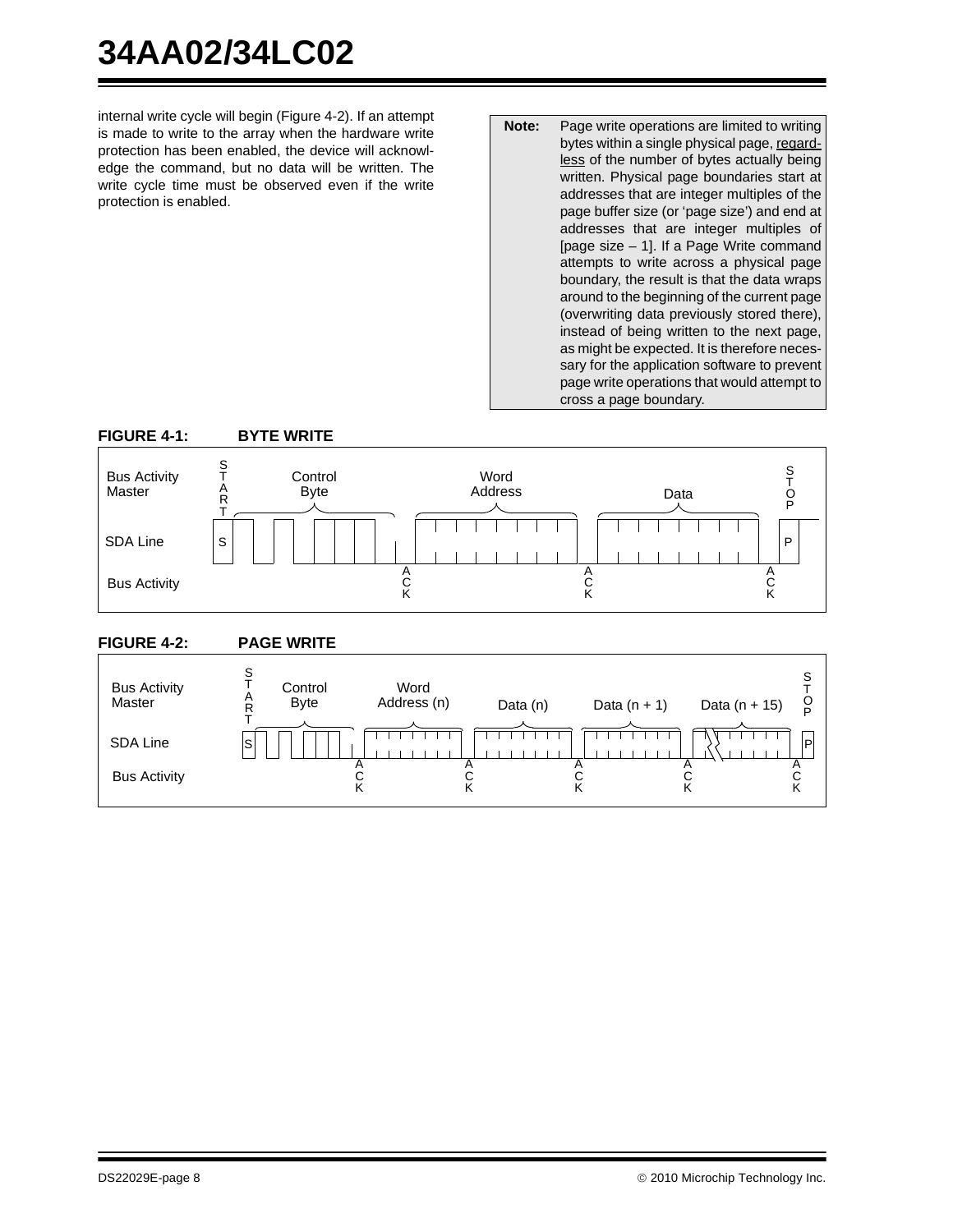## **5.0 ACKNOWLEDGE POLLING**

Since the device will not acknowledge during a write cycle, this can be used to determine when the cycle is complete (this feature can be used to maximize bus throughput). Once the Stop condition for a Write command has been issued from the master, the device initiates the internally timed write cycle. ACK polling can be initiated immediately. This involves the master sending a Start condition followed by the control byte for a Write command ( $R/\overline{W} = 0$ ). If the device is still busy with the write cycle, then no ACK will be returned. If the cycle is complete, then the device will return the ACK and the master can then proceed with the next Read or Write command. See [Figure 5-1](#page-8-0) for flow diagram.

<span id="page-8-0"></span>![](_page_8_Figure_3.jpeg)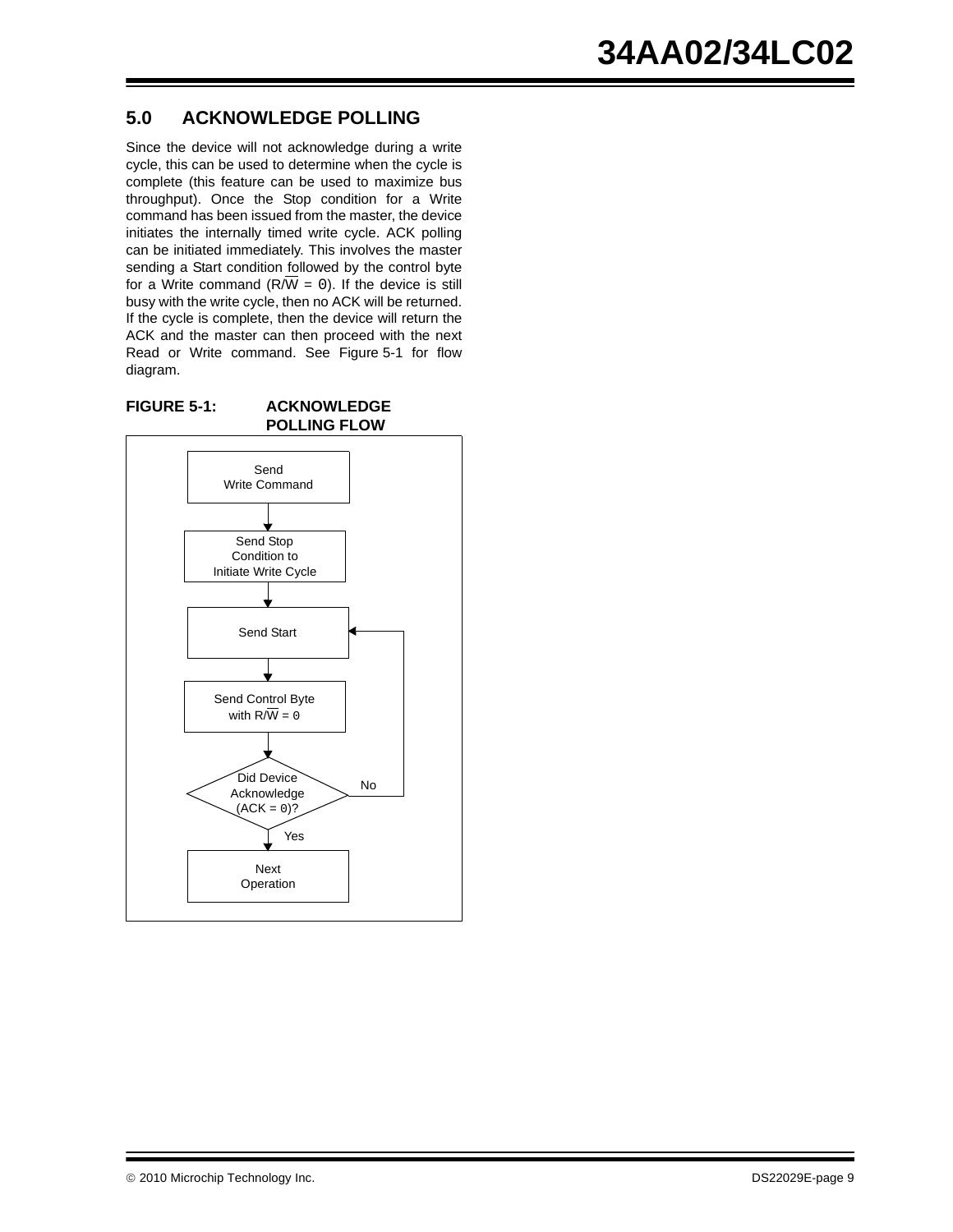## **6.0 READ OPERATION**

Read operations are initiated in the same way as write operations, with the exception that the  $R/\overline{W}$  bit of the slave address is set to '1'. There are three basic types of read operations: current address read, random read and sequential read.

#### **6.1 Current Address Read**

The 34XX02 contains an address counter that maintains the address of the last word accessed, internally incremented by '1'. Therefore, if the previous access (either a read or write operation) was to address n, the next current address read operation would access data from address  $n+1$ . Upon receipt of the slave address with  $R/\overline{W}$  bit set to '1', the 34XX02 issues an acknowledge and transmits the 8-bit data word. The master will not acknowledge the transfer, but does generate a Stop condition and the 34XX02 discontinues transmission [\(Figure 6-1](#page-9-0)).

#### **6.2 Random Read**

Random read operations allow the master to access any memory location in a random manner. To perform this type of read operation, the word address must first be set. This is done by sending the word address to the 34XX02 as part of a write operation. Once the word address is sent, the master generates a Start condition following the acknowledge. This terminates the write operation, but not before the internal Address Pointer is set. The master then issues the control byte again, but with the  $R/\overline{W}$  bit set to a '1'. The 34XX02 then issues an acknowledge and transmits the 8-bit data word. The master will not acknowledge the transfer, but does generate a Stop condition and the 34XX02 discontinues transmission [\(Figure 6-2](#page-10-0)).

#### <span id="page-9-0"></span>**FIGURE 6-1: CURRENT ADDRESS READ**

#### S P Bus Activity Master SDA Line Bus Activity S T O P **Control** Byte Data (n) A C K N O A C K S T A R T

#### **6.3 Sequential Read**

Sequential reads are initiated in the same way as a random read, with the exception that after the 34XX02 transmits the first data byte, the master issues acknowledge, as opposed to a Stop condition in a random read. This directs the 34XX02 to transmit the next sequentially addressed 8-bit word ([Figure 6-3\)](#page-10-1).

To provide sequential reads, the 34XX02 contains an internal Address Pointer, which is incremented by one at the completion of each operation. This Address Pointer allows the entire memory contents to be serially read during one operation.

#### **6.4 Contiguous Addressing Across Multiple Devices**

The Chip Select bits (A2, A1, A0) can be used to expand the contiguous address space for up to 16K bits by adding up to eight 34XX02 devices on the same bus. In this case, software can use A0 of the control byte as address bit A8; A1 as address bit A9, and A2 as address bit A10. It is not possible to sequentially read across device boundaries.

#### **6.5 Noise Protection and Brown-Out**

The 34XX02 employs a Vcc threshold detector circuit which disables the internal erase/write logic if the VCC is below 1.35V at nominal conditions.

The SCL and SDA inputs have Schmitt Trigger and filter circuits which suppress noise spikes to assure proper device operation, even on a noisy bus.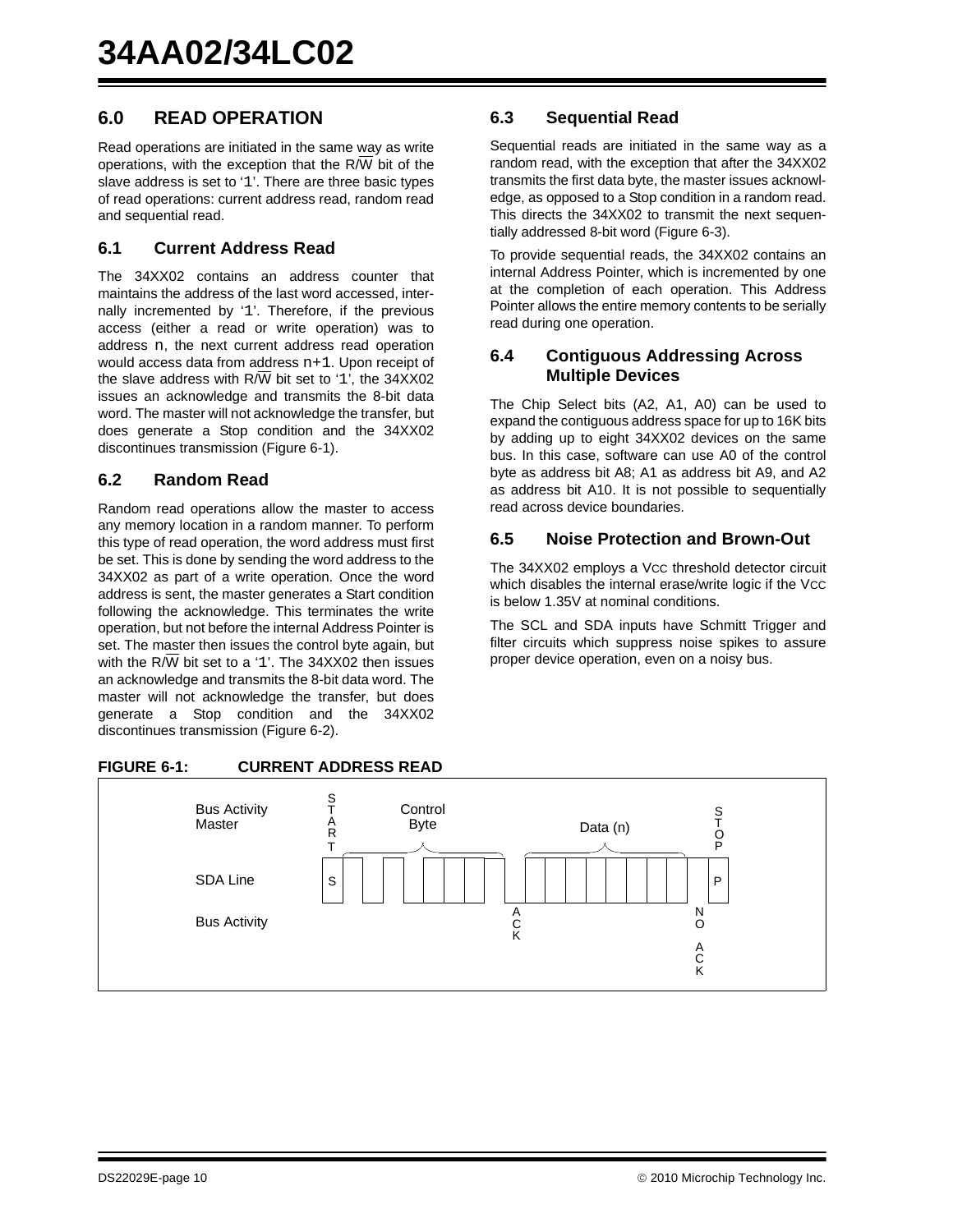<span id="page-10-0"></span>![](_page_10_Figure_1.jpeg)

<span id="page-10-1"></span>![](_page_10_Figure_2.jpeg)

![](_page_10_Figure_3.jpeg)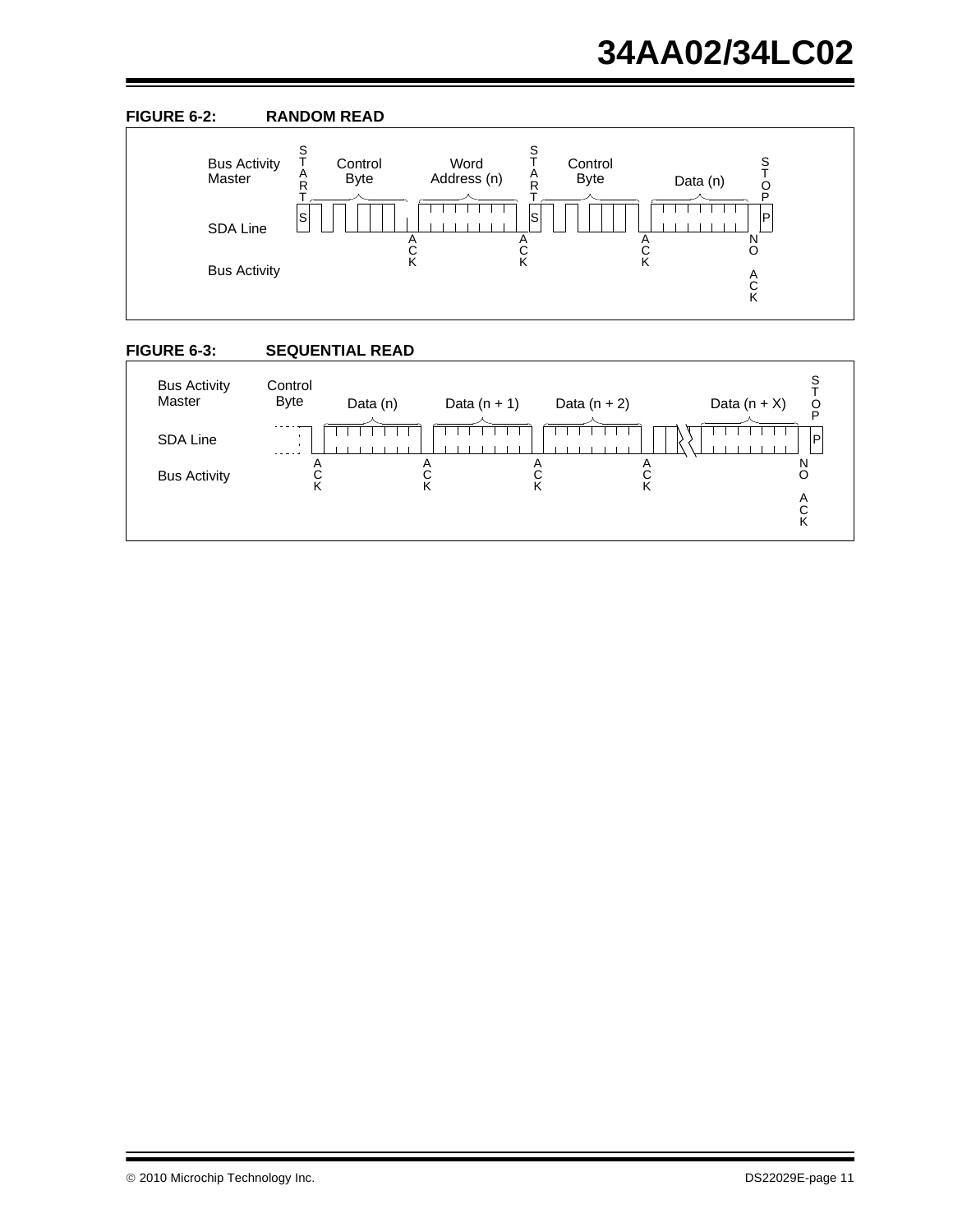## <span id="page-11-0"></span>**7.0 WRITE PROTECTION**

The 34XX02 has two software write-protect features (SWP and PSWP) that allows the lower half of the array (addresses 00h-7Fh) to be write-protected, as well as a WP pin that can be used to protect the entire array. The permanent software write-protect feature is enabled by sending the device a special command. Once this feature has been enabled, it cannot be reversed. The resettable software write-protect feature is also enabled by sending the device a special command but can be reset by issuing another special command. In addition to the software protect features, there is a WP pin that can be used to write-protect the entire array, regardless of whether the software writeprotect register has been written or not.

[Table 7-2](#page-12-1) and [Table 7-3](#page-12-2) describe how the 34XX02 will acknowledge specific commands under various circumstances.

#### **7.1 Hardware Write Protection**

The WP pin allows the user to write-protect the entire array (00-FF) when the pin is tied to VCC. If the pin is tied to VSS the write protection is disabled.

#### **7.2 Software Write Protection (SWP) and Clear Software Write Protection (CSWP)**

In addition to hardware write-protect the 34XX02 has an additional software write-protect feature that, when set, protects the first 128 bytes (00-7Fh) of the array from being written.

Setting the software write protection is done by sending the SWP instruction. SWP can also then be cleared by issuing a CSWP instruction (see [Figure 7-1](#page-11-1)).

These two instructions follow the same format as the BYTE WRITE instruction with the exception of the Device Type Identifier, (typically '1010', instead changes to '0110'). Once this identifier is recognized by the device, the rest of the Byte Write command, address and data, are "don't cares". In addition to the identifier, high voltage must be applied to the A0 pin of the device and specific levels must be present on A1 and A2. See [Table 7-1](#page-12-0) for the available commands.

#### **7.3 Permanent Software Write-Protect (PSWP)**

The Permanent software write protection, or PSWP is another instruction that may be used to permanently protect the first 128 byte of the array. Once this command is issued, the user will no longer have the ability to clear this feature regardless of instruction, power cycling, or state of the WP pin. Also, once this instruction has been executed, the device will no longer acknowledge the device identifier '0110'.

#### <span id="page-11-1"></span>**FIGURE 7-1: SOFTWARE WRITE PROTECTION FOR SWP, CSWP, PSWP, OR CPSWP**

![](_page_11_Figure_13.jpeg)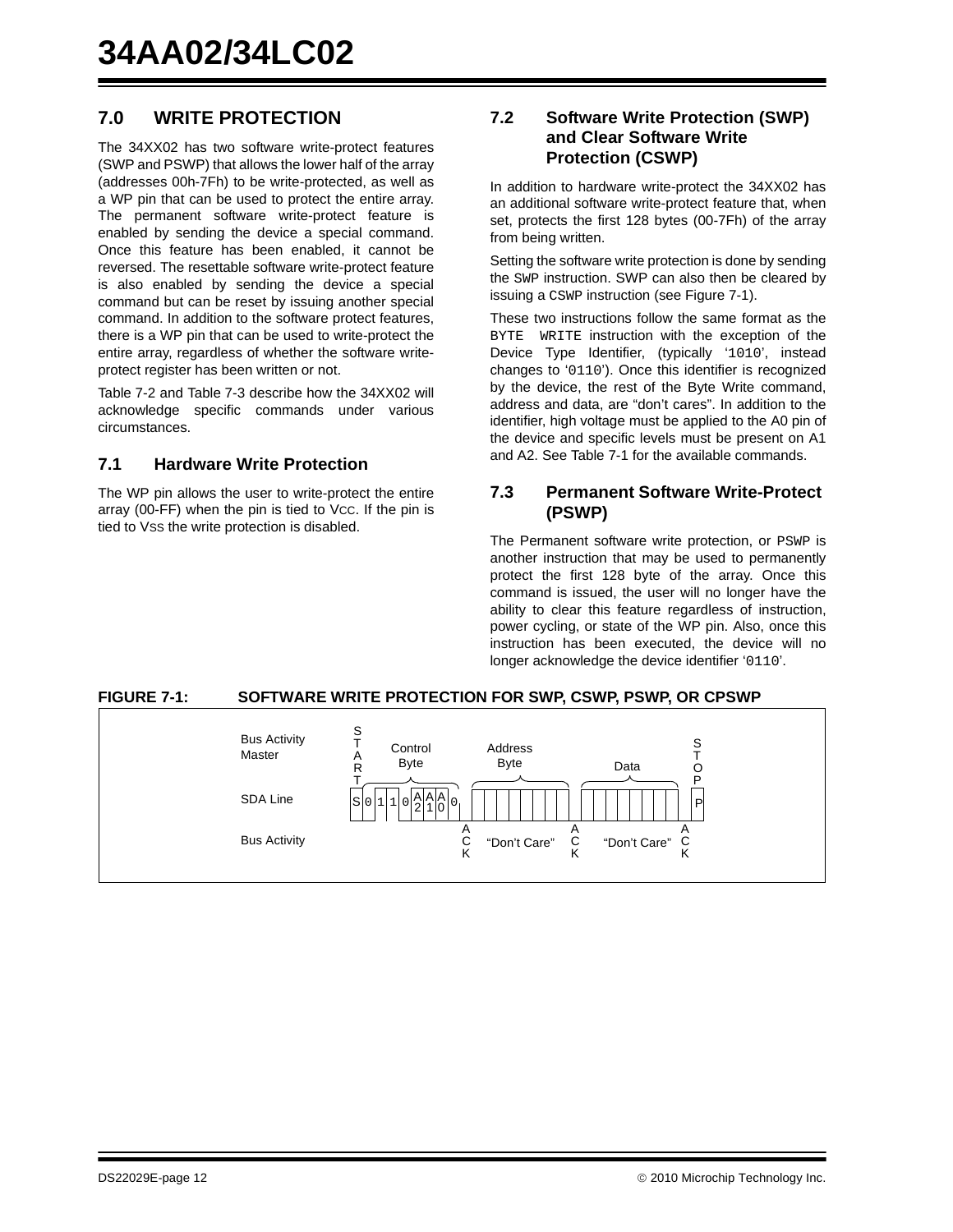|                  |                                                         | <b>Address Pins</b> |            |           | Device Type Identifier |           |           | <b>Chip Select Bits</b> |           |           | R/W            |
|------------------|---------------------------------------------------------|---------------------|------------|-----------|------------------------|-----------|-----------|-------------------------|-----------|-----------|----------------|
|                  | A <sub>2</sub>                                          | A1                  | A0         | <b>B7</b> | <b>B6</b>              | <b>B5</b> | <b>B4</b> | <b>B3</b>               | <b>B2</b> | <b>B1</b> | B <sub>0</sub> |
| <b>SWP</b>       | Vss                                                     | Vss                 | VHV        | $\Omega$  |                        |           | $\Omega$  | 0                       | $\Omega$  |           | $\Omega$       |
| <b>CSWP</b>      | <b>Vss</b>                                              | <b>VCC</b>          | <b>VHV</b> | $\Omega$  |                        |           | $\Omega$  | 0                       |           |           | $\Omega$       |
| <b>PSWP</b>      | A2                                                      | A <sub>1</sub>      | A0         | $\Omega$  |                        |           | $\Omega$  | A <sub>2</sub>          | A1        | A0        | $\Omega$       |
| Read SWP         | Vss                                                     | Vss                 | VHV        | $\Omega$  |                        |           | $\Omega$  | $\Omega$                | $\Omega$  |           |                |
| <b>Read CSWP</b> | Vss                                                     | Vcc                 | VHV        | $\Omega$  |                        | ٦         | $\Omega$  | 0                       |           |           |                |
| Read PSWP        | A2                                                      | A1                  | A0         | $\Omega$  |                        |           | 0         | A2                      | A1        | A0        |                |
|                  | A0 is used to detect VHV for the SWP and CSWP commands. |                     |            |           |                        |           |           |                         |           |           |                |

#### <span id="page-12-0"></span>**TABLE 7-1: SOFTWARE WRITE PROTECTION INSTRUCTION SET WP = 0**

2. B3, B2 and B1 are compared to the A2, A1 and A0 external pins, respectively on the 34XX02.

#### <span id="page-12-1"></span>**TABLE 7-2:** ACKNOWLEDGE TABLE FOR WRITE OR WRITE PROTECTION WITH R $\overline{W}$  = 0

| <b>Status</b>                | Write-<br><b>Protect</b> | <b>Instruction</b>                          | <b>ACK</b> | <b>Address</b> | <b>ACK</b>       | Data Byte  | <b>ACK</b> | <b>Write</b><br><b>Cycle</b> |
|------------------------------|--------------------------|---------------------------------------------|------------|----------------|------------------|------------|------------|------------------------------|
|                              |                          | PSWP, SWP, CSWP                             | No<br>Ack  | Don't Care     | <b>No</b><br>Ack | Don't Care | No Ack     | No                           |
| <b>Permanently Protected</b> | X                        | PAGE OF BYTE<br>WRITE in lower 128<br>bytes | Ack        | Address        | Ack              | Data       | No Ack     | <b>No</b>                    |
|                              |                          | SWP                                         | No<br>Ack  | Don't Care     | No<br>Ack        | Don't Care | No Ack     | No                           |
|                              |                          | CSWP                                        | Ack        | Don't Care     | Ack              | Don't Care | Ack        | Yes                          |
| Protected with SWP           | $\mathbf 0$              | PSWP                                        | Ack        | Don't Care     | Ack              | Don't Care | Ack        | Yes                          |
|                              |                          | PAGE OF BYTE<br>WRITE in lower 128<br>bytes | Ack        | Address        | Ack              | Data       | No Ack     | <b>No</b>                    |
|                              |                          | SWP                                         | No<br>Ack  | Don't Care     | No<br>Ack        | Don't Care | No Ack     | No                           |
|                              | 1                        | CSWP                                        | Ack        | Don't Care     | Ack              | Don't Care | No Ack     | No                           |
|                              |                          | PSWP                                        | Ack        | Don't Care     | Ack              | Don't Care | No Ack     | No                           |
|                              |                          | PAGE OF BYTE<br>WRITE                       | Ack        | Address        | Ack              | Data       | No Ack     | No                           |
|                              |                          | PSWP, SWP, Or CSWP                          | Ack        | Don't Care     | Ack              | Don't Care | Ack        | Yes                          |
| Not Protected                | $\mathbf 0$              | PAGE OF BYTE<br>WRITE                       | Ack        | Address        | Ack              | Data       | Ack        | Yes                          |
|                              |                          | PSWP, SWP, Or CSWP                          | Ack        | Don't Care     | Ack              | Don't Care | No Ack     | No                           |
|                              | 1                        | PAGE OF BYTE<br>WRITE                       | Ack        | Address        | Ack              | Address    | No Ack     | No                           |

## <span id="page-12-2"></span>**TABLE 7-3:** ACKNOWLEDGE TABLE FOR WRITE OR WRITE PROTECTION WITH R $\overline{W}$  = 1

| <b>Status</b>                | <b>Instruction</b> | <b>ACK</b> |
|------------------------------|--------------------|------------|
| <b>Permanently Protected</b> | PSWP, SWP, CSWP    | No Ack     |
|                              | SWP                | No Ack     |
| Protected with SWP           | <b>CSWP</b>        | Ack        |
|                              | PSWP               | Ack        |
| Not protected                | PSWP, SWP, CSWP    | Ack        |

2010 Microchip Technology Inc. DS22029E-page 13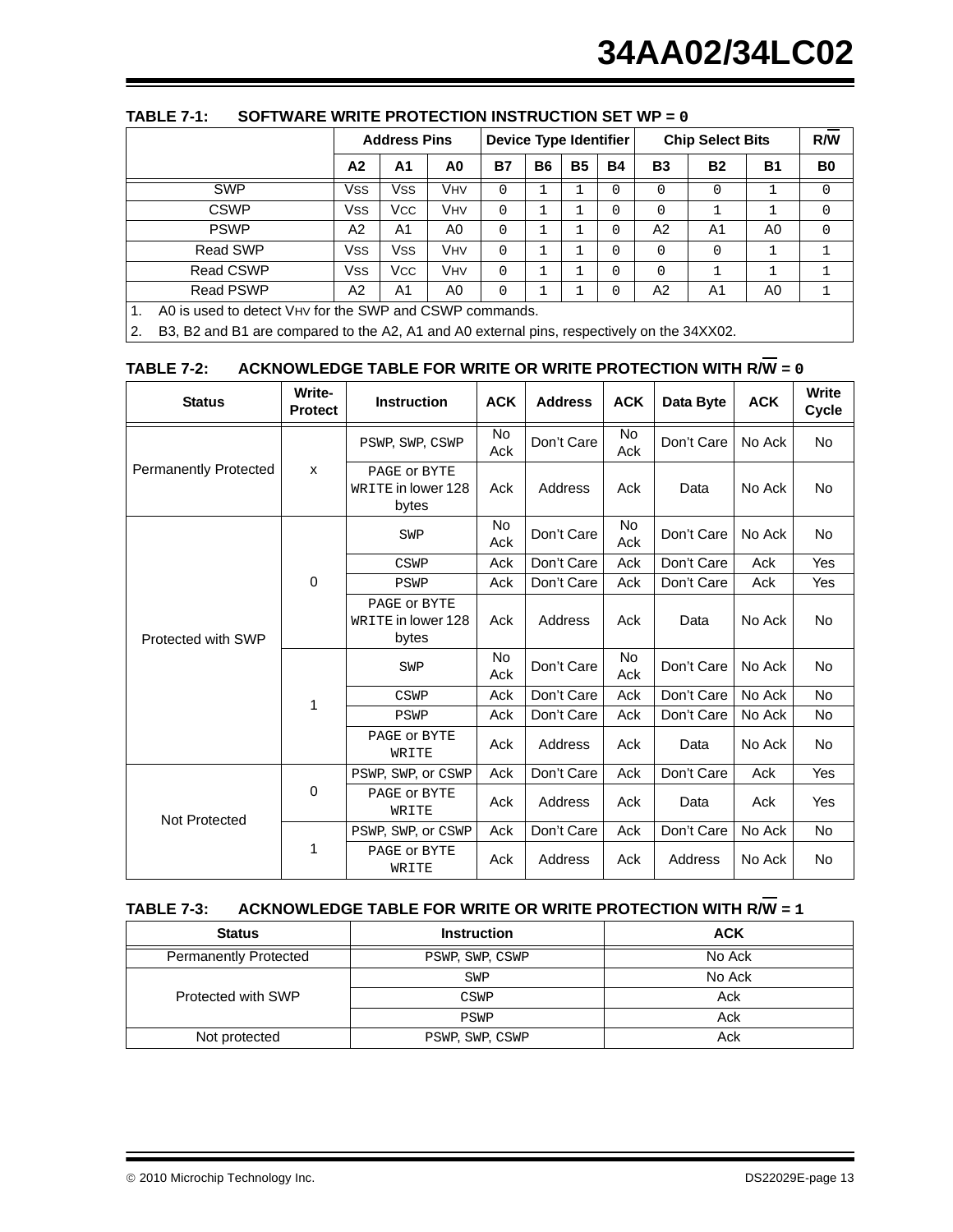### **8.0 PIN DESCRIPTIONS**

The descriptions of the pins are listed in [Table 8-1.](#page-13-0)

#### <span id="page-13-0"></span>**TABLE 8-1: PIN FUNCTION TABLE**

| Symbol         | <b>PDIP</b> | <b>SOIC</b> | <b>TSSOP</b> | <b>MSOP</b> | <b>TDFN</b> | <b>SOT-23</b> | <b>Description</b>         |  |
|----------------|-------------|-------------|--------------|-------------|-------------|---------------|----------------------------|--|
| A0             |             |             |              |             |             | 5             | Chip Address Input         |  |
| A <sub>1</sub> | ⌒           | っ           | າ            | 2           | າ           | 4             | Chip Address Input         |  |
| A2             | 3           | 3           | 3            | 3           | 3           | <b>NC</b>     | Chip Address Input         |  |
| <b>Vss</b>     |             |             |              |             |             | 2             | Ground                     |  |
| <b>SDA</b>     | 5           | 5           | 5            | 5           | 5           | 3             | Serial Address/Data I/O    |  |
| <b>SCL</b>     | 6           | 6           | 6            | 6           | 6           |               | Serial Clock               |  |
| <b>WP</b>      |             |             |              |             |             | <b>NC</b>     | Write-Protect Input        |  |
| <b>VCC</b>     | 8           |             | 8            | 8           |             | 6             | +1.7V to 5.5V Power Supply |  |

#### **8.1 A0, A1, A2**

The levels on these inputs are compared with the corresponding bits in the slave address. The chip is selected if the compare is true.

Up to eight 34XX02 devices may be connected to the same bus by using different Chip Select bit combinations. These inputs must be connected to either Vss or Vcc.

The A0 pin is also used to detect VHV.

#### **8.2 Serial Address/Data Input/Output (SDA)**

This is a bidirectional pin used to transfer addresses and data into and data out of the device. It is an open drain terminal. Therefore, the SDA bus requires a pullup resistor to Vcc (typical 10 k $\Omega$  for 100 kHz, 2 k $\Omega$  for 400 kHz).

For normal data transfer, SDA is allowed to change only during SCL low. Changes during SCL high are reserved for indicating the Start and Stop conditions.

#### **8.3 Serial Clock (SCL)**

This input is used to synchronize the data transfer to and from the device.

#### **8.4 Write-Protect (WP)**

This is the hardware write-protect pin. It can be tied to Vcc or Vss. If tied to Vcc, the hardware write protection is enabled. If the WP pin is tied to VSS, the hardware write protection is disabled.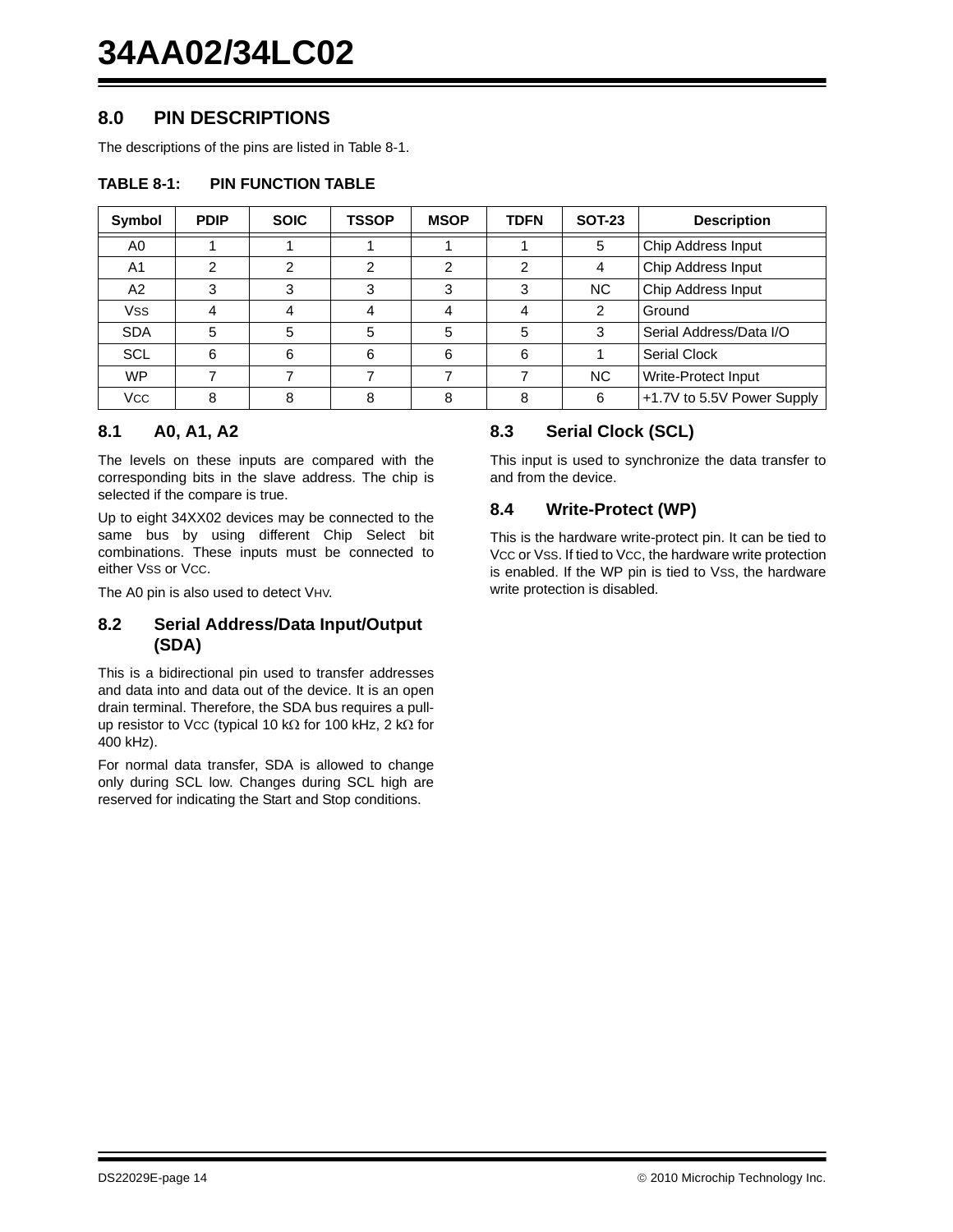## **9.0 PACKAGING INFORMATION**

#### **9.1 Package Marking Information**

![](_page_14_Figure_3.jpeg)

8-Lead SOIC (3.90 mm) Example:

![](_page_14_Picture_5.jpeg)

#### 8-Lead TSSOP **Example:**

|  | <b>XXXX</b> |  |
|--|-------------|--|
|  | <b>TYWW</b> |  |
|  | <b>NNN</b>  |  |
|  |             |  |

#### 8-Lead MSOP **Example:**

![](_page_14_Figure_9.jpeg)

8-Lead 2x3 TDFN

![](_page_14_Picture_11.jpeg)

![](_page_14_Picture_12.jpeg)

![](_page_14_Figure_13.jpeg)

![](_page_14_Figure_15.jpeg)

![](_page_14_Figure_17.jpeg)

Example:

![](_page_14_Picture_19.jpeg)

| <b>1st Line Marking Codes</b>                                    |      |        |        |        |  |  |  |  |  |  |
|------------------------------------------------------------------|------|--------|--------|--------|--|--|--|--|--|--|
| <b>MSOP</b><br><b>Part Number</b><br><b>TSSOP</b><br><b>TDFN</b> |      |        |        |        |  |  |  |  |  |  |
|                                                                  |      |        | I-Temp | E-Temp |  |  |  |  |  |  |
| 34AA02                                                           | 34A2 | 34AA2T | AJ2    | AJ3    |  |  |  |  |  |  |
| 34LC02                                                           | 3412 | 34LC2T | AJ5    | AJ6    |  |  |  |  |  |  |

2010 Microchip Technology Inc. DS22029E-page 15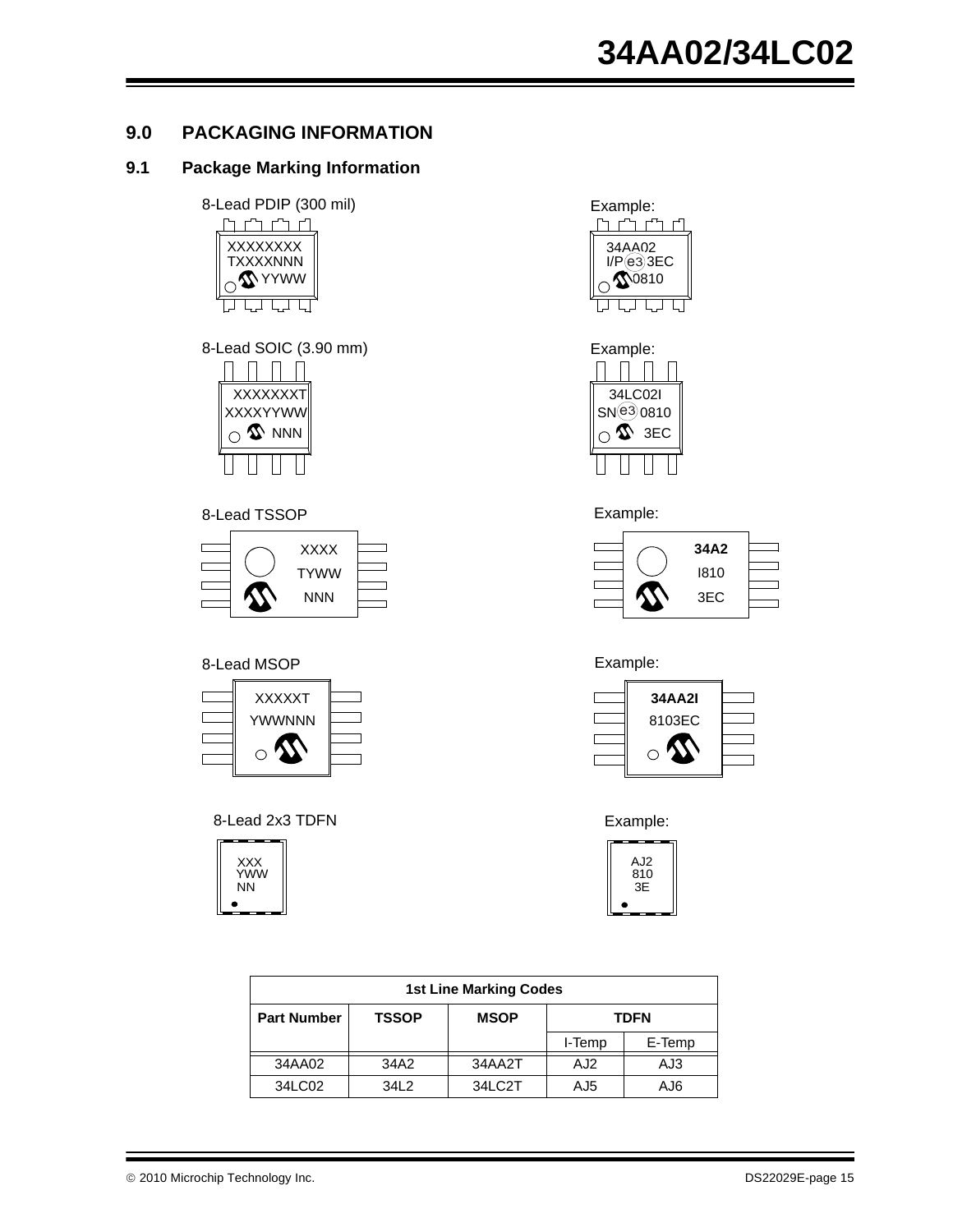|       | 6-Lead SOT-23<br><b>XXNN</b>                                                                                                                                                                                                                                                                                                                                                       |  | Example:<br><b>SKEC</b> | Device<br>34AA02<br>34LC02                                           | SOT-23 Marking Codes<br>I-Temp<br><b>SKNN</b> | E-Temp<br><b>SLNN</b> |
|-------|------------------------------------------------------------------------------------------------------------------------------------------------------------------------------------------------------------------------------------------------------------------------------------------------------------------------------------------------------------------------------------|--|-------------------------|----------------------------------------------------------------------|-----------------------------------------------|-----------------------|
|       |                                                                                                                                                                                                                                                                                                                                                                                    |  |                         | Pb-free topside mark is same; Pb-free<br>noted only on carton label. | <b>STNN</b>                                   | <b>SUNN</b>           |
|       | Legend: XXX<br>Part number or part number code<br>Temperature (I, E)<br>т<br>Y<br>Year code (last digit of calendar year)<br>YY.<br>Year code (last 2 digits of calendar year)<br><b>WW</b><br>Week code (week of January 1 is week '01')<br>Alphanumeric traceability code (2 characters for small packages)<br><b>NNN</b><br>Pb-free JEDEC designator for Matte Tin (Sn)<br>(e3) |  |                         |                                                                      |                                               |                       |
| Note: | For very small packages with no room for the Pb-free JEDEC designator<br>(e3), the marking will only appear on the outer carton or reel label.                                                                                                                                                                                                                                     |  |                         |                                                                      |                                               |                       |
| Note: | In the event the full Microchip part number cannot be marked on one line, it will<br>be carried over to the next line, thus limiting the number of available<br>characters for customer-specific information.                                                                                                                                                                      |  |                         |                                                                      |                                               |                       |

**Note:** Please visit www.microchip.com/Pbfree for the latest information on Pb-free conversion.

**\***Standard OTP marking consists of Microchip part number, year code, week code, and traceability code.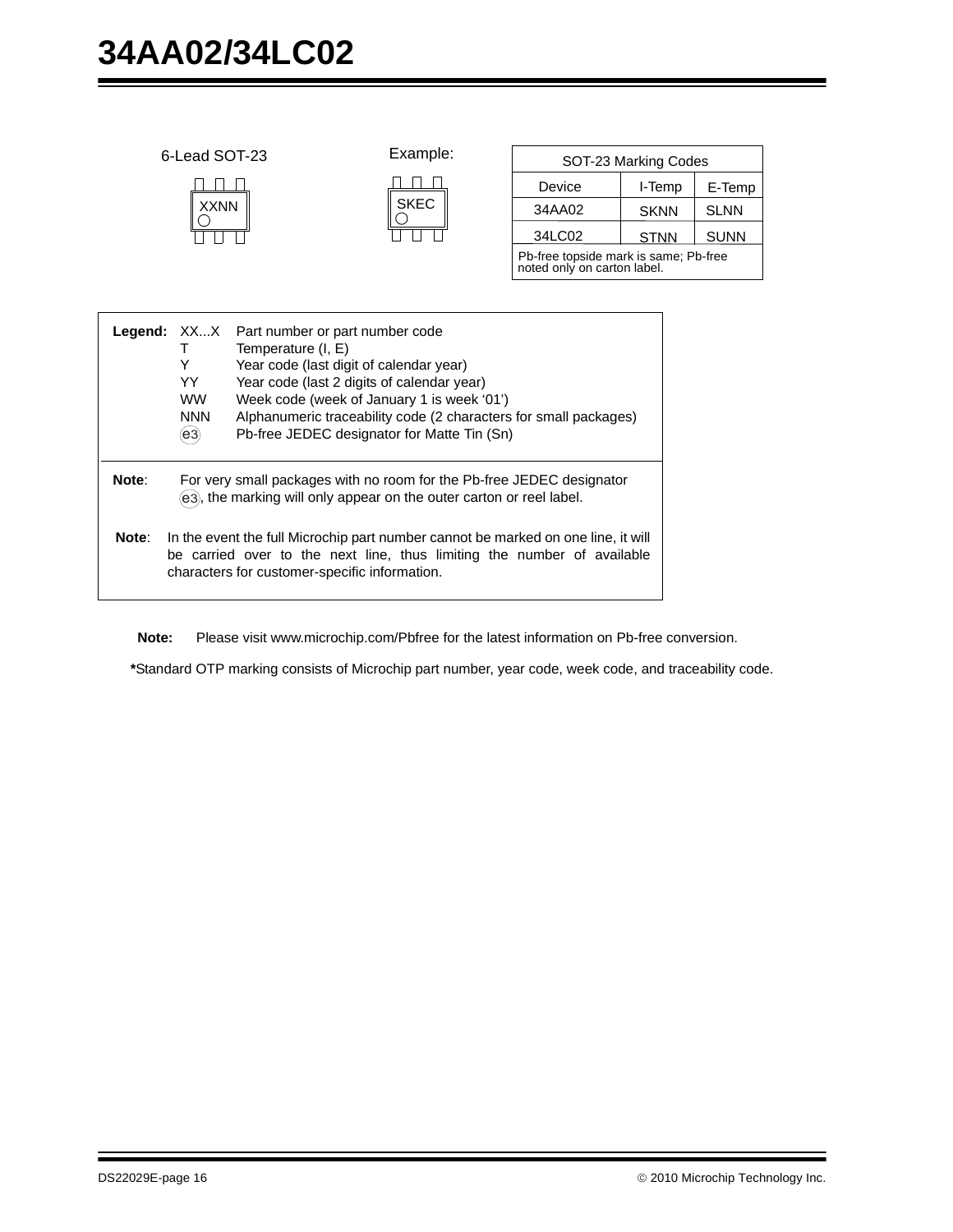## 8-Lead Plastic Dual In-Line (P) - 300 mil Body [PDIP]

Note: For the most current package drawings, please see the Microchip Packaging Specification located at http://www.microchip.com/packaging

![](_page_16_Figure_3.jpeg)

|                                 | Units          |            | <b>INCHES</b> |      |
|---------------------------------|----------------|------------|---------------|------|
| <b>Dimension Limits</b>         |                | <b>MIN</b> | <b>NOM</b>    | MAX  |
| Number of Pins                  | N              |            | 8             |      |
| Pitch                           | e              |            | .100 BSC      |      |
| Top to Seating Plane            | A              |            |               | .210 |
| <b>Molded Package Thickness</b> | A2             | .115       | .130          | .195 |
| Base to Seating Plane           | A1             | .015       |               |      |
| Shoulder to Shoulder Width      | Е              | .290       | .310          | .325 |
| Molded Package Width            | E <sub>1</sub> | .240       | .250          | .280 |
| Overall Length                  | D              | .348       | .365          | .400 |
| Tip to Seating Plane            | L              | .115       | .130          | .150 |
| <b>Lead Thickness</b>           | C              | .008       | .010          | .015 |
| <b>Upper Lead Width</b>         | b1             | .040       | .060          | .070 |
| Lower Lead Width                | b              | .014       | .018          | .022 |
| Overall Row Spacing §           | eВ             |            |               | .430 |

#### Notes:

1. Pin 1 visual index feature may vary, but must be located with the hatched area.

2. § Significant Characteristic.

3. Dimensions D and E1 do not include mold flash or protrusions. Mold flash or protrusions shall not exceed .010" per side.

4. Dimensioning and tolerancing per ASME Y14.5M.

BSC: Basic Dimension. Theoretically exact value shown without tolerances.

Microchip Technology Drawing C04-018B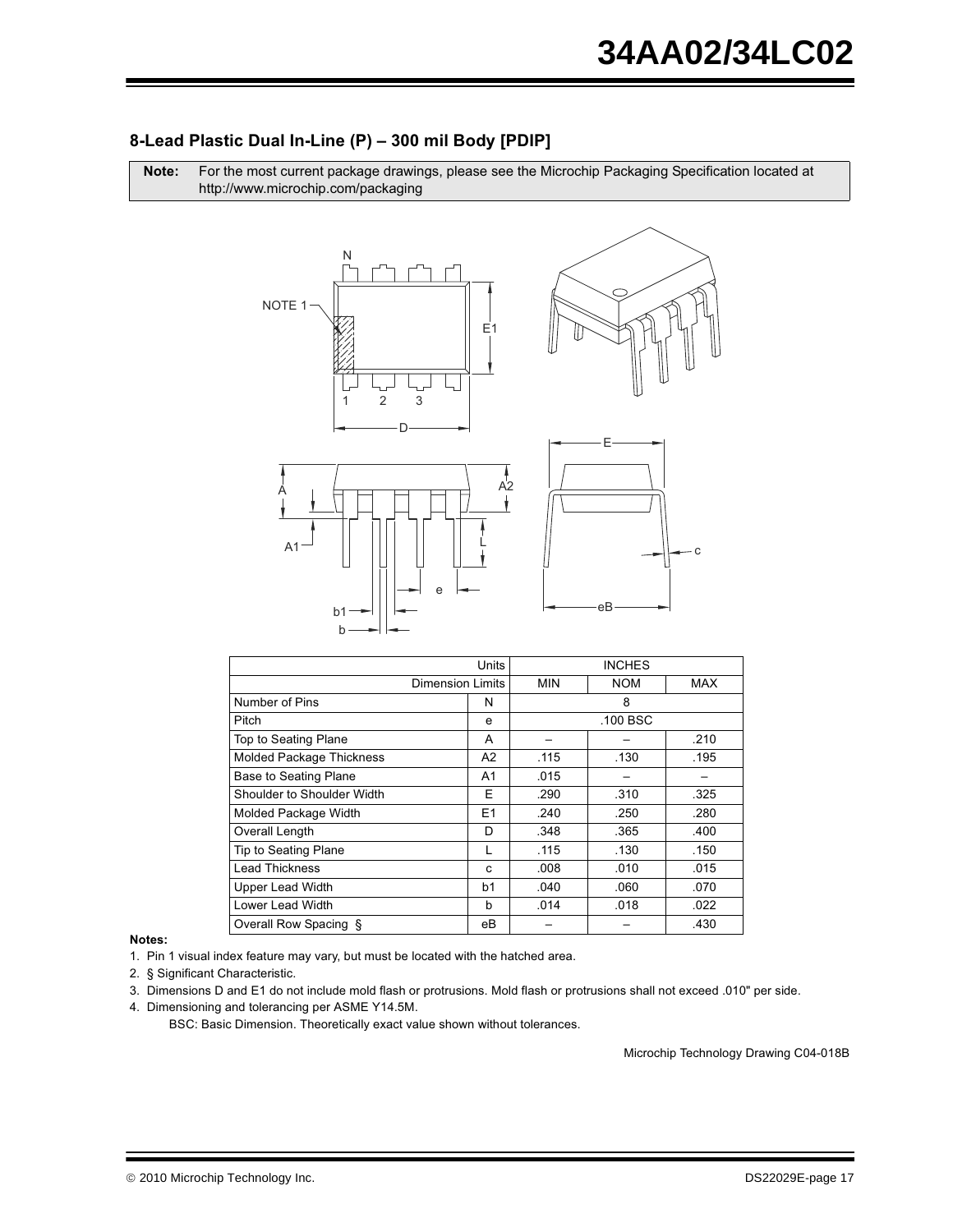#### 8-Lead Plastic Small Outline (SN) - Narrow, 3.90 mm Body [SOIC]

Note: For the most current package drawings, please see the Microchip Packaging Specification located at http://www.microchip.com/packaging

![](_page_17_Figure_3.jpeg)

|                                 | Units                   |             | <b>MILLIMETERS</b> |              |
|---------------------------------|-------------------------|-------------|--------------------|--------------|
|                                 | <b>Dimension Limits</b> | <b>MIN</b>  | <b>NOM</b>         | MAX          |
| Number of Pins                  | N                       |             | 8                  |              |
| Pitch                           | e                       |             | 1.27 BSC           |              |
| Overall Height                  | A                       |             |                    | 1.75         |
| <b>Molded Package Thickness</b> | A <sub>2</sub>          | 1.25        |                    |              |
| Standoff §                      | A <sub>1</sub>          | 0.10        |                    | 0.25         |
| Overall Width<br>E<br>6.00 BSC  |                         |             |                    |              |
| Molded Package Width            | E1                      |             | 3.90 BSC           |              |
| Overall Length                  | D                       |             | 4.90 BSC           |              |
| Chamfer (optional)              | h                       | 0.25        |                    | 0.50         |
| Foot Length                     | L                       | 0.40        |                    | 1.27         |
| Footprint                       | L1                      |             | 1.04 REF           |              |
| Foot Angle                      | φ                       | $0^{\circ}$ |                    | $8^{\circ}$  |
| <b>Lead Thickness</b>           | C                       | 0.17        |                    | 0.25         |
| <b>Lead Width</b>               | b                       | 0.31        |                    | 0.51         |
| Mold Draft Angle Top            | $\alpha$                | $5^{\circ}$ |                    | $15^{\circ}$ |
| Mold Draft Angle Bottom         | β                       | $5^{\circ}$ |                    | $15^{\circ}$ |

Notes:

1. Pin 1 visual index feature may vary, but must be located within the hatched area.

2. § Significant Characteristic.

3. Dimensions D and E1 do not include mold flash or protrusions. Mold flash or protrusions shall not exceed 0.15 mm per side.

- 4. Dimensioning and tolerancing per ASME Y14.5M.
	- BSC: Basic Dimension. Theoretically exact value shown without tolerances.

REF: Reference Dimension, usually without tolerance, for information purposes only.

Microchip Technology Drawing C04-057B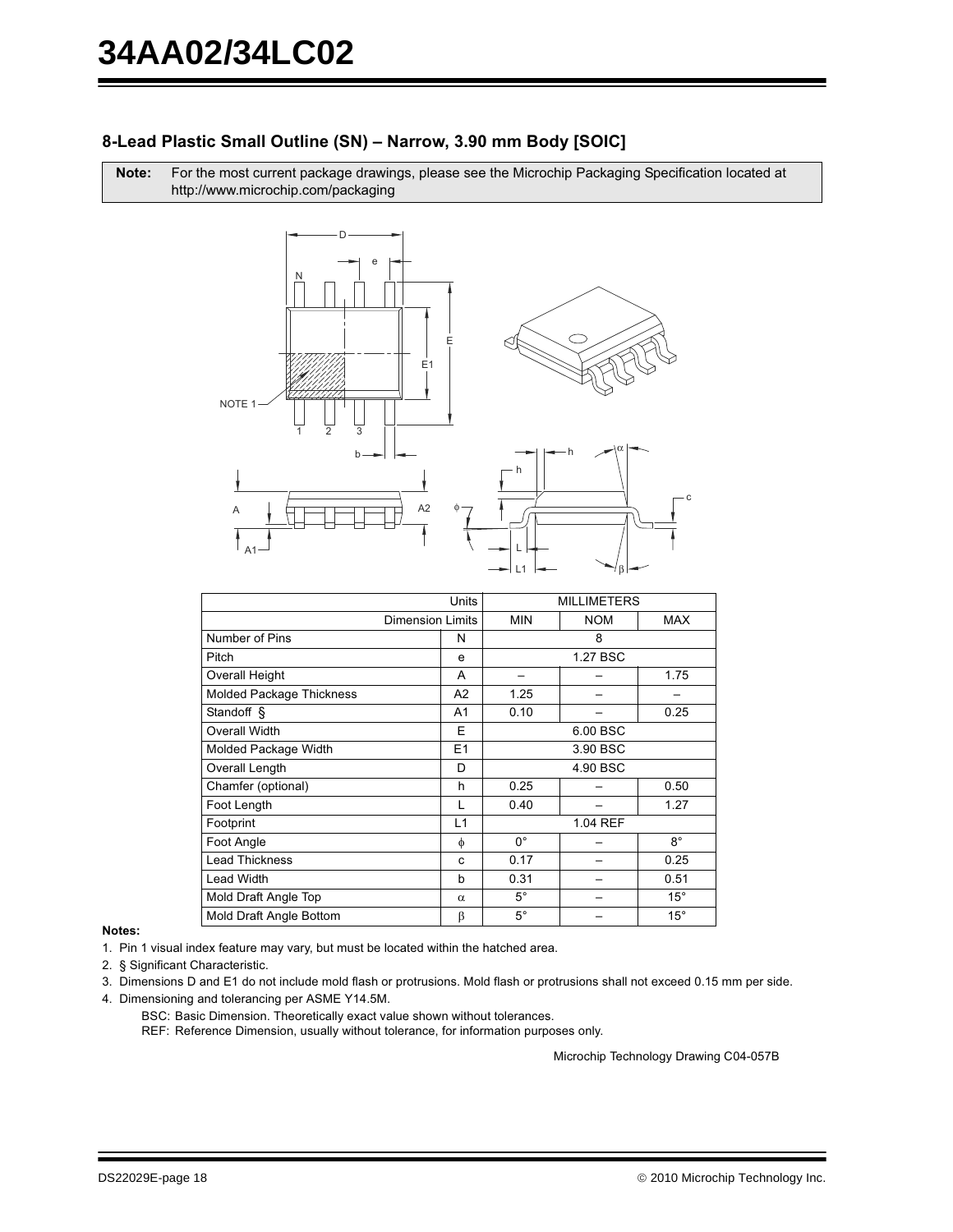#### 8-Lead Plastic Small Outline (SN) - Narrow, 3.90 mm Body [SOIC]

Note: For the most current package drawings, please see the Microchip Packaging Specification located at http://www.microchip.com/packaging

![](_page_18_Figure_3.jpeg)

**RECOMMENDED LAND PATTERN** 

| Units I                      |    |            | <b>MILLIMETERS</b> |            |
|------------------------------|----|------------|--------------------|------------|
| Dimension Limits             |    | <b>MIN</b> | <b>NOM</b>         | <b>MAX</b> |
| <b>Contact Pitch</b>         |    |            | 1.27 BSC           |            |
| Contact Pad Spacing          |    |            | 5.40               |            |
| Contact Pad Width (X8)       | Χ1 |            |                    | 0.60       |
| Contact Pad Length (X8)<br>v |    |            |                    | 1.55       |

Notes:

1. Dimensioning and tolerancing per ASME Y14.5M

BSC: Basic Dimension. Theoretically exact value shown without tolerances.

Microchip Technology Drawing No. C04-2057A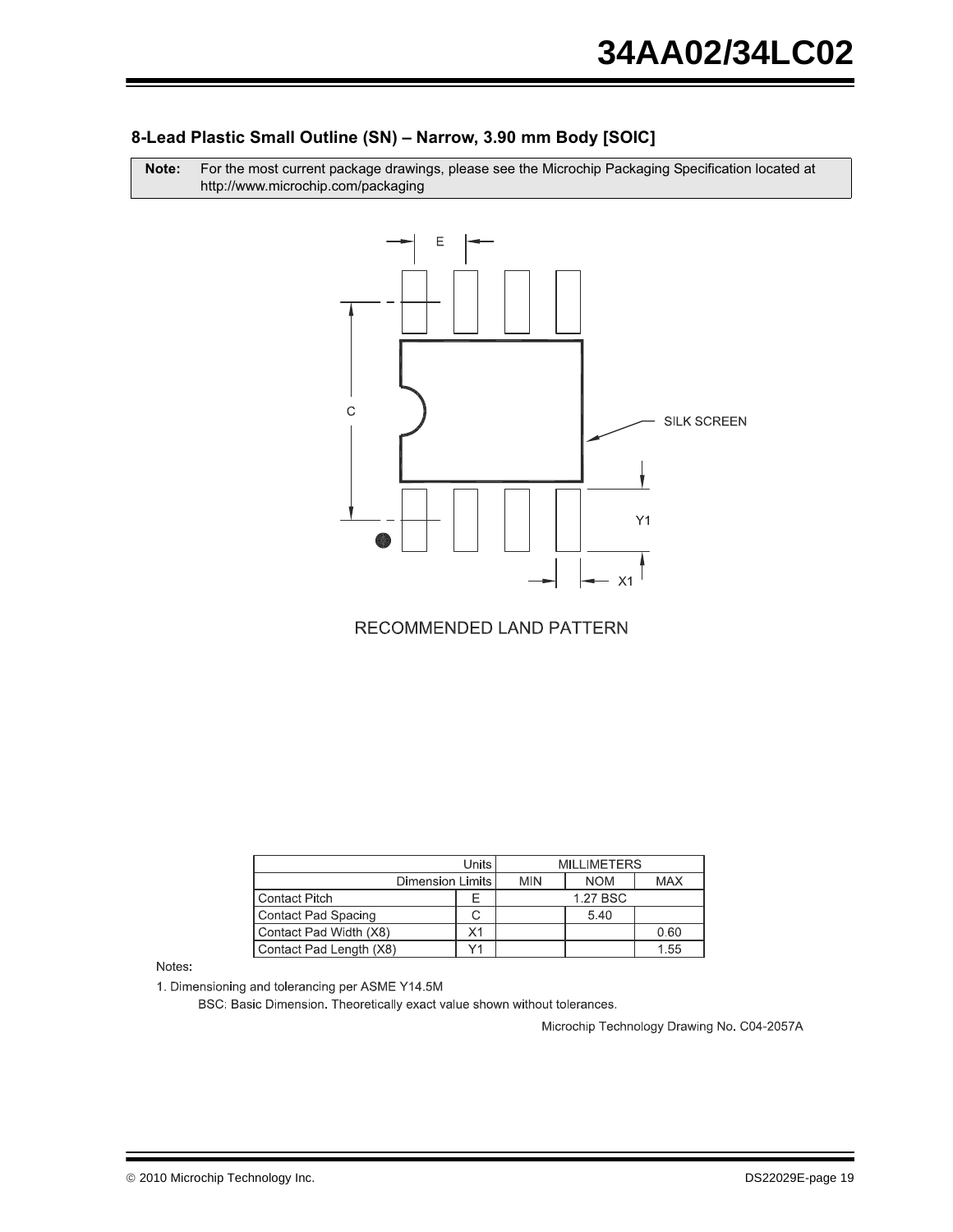## 8-Lead Plastic Thin Shrink Small Outline (ST) - 4.4 mm Body [TSSOP]

Note: For the most current package drawings, please see the Microchip Packaging Specification located at http://www.microchip.com/packaging

![](_page_19_Figure_3.jpeg)

|                                 | <b>Units</b>   |             | <b>MILLIMETERS</b> |             |
|---------------------------------|----------------|-------------|--------------------|-------------|
| <b>Dimension Limits</b>         |                | <b>MIN</b>  | <b>NOM</b>         | MAX         |
| Number of Pins                  | N              |             | 8                  |             |
| Pitch                           | e              |             | 0.65 BSC           |             |
| Overall Height                  | A              |             |                    | 1.20        |
| <b>Molded Package Thickness</b> | A2             | 0.80        | 1.00               | 1.05        |
| Standoff                        | A1             | 0.05        |                    | 0.15        |
| Overall Width                   | Е              |             | 6.40 BSC           |             |
| Molded Package Width            | E <sub>1</sub> | 4.30        | 4.40               | 4.50        |
| Molded Package Length           | D              | 2.90        | 3.00               | 3.10        |
| Foot Length                     |                | 0.45        | 0.60               | 0.75        |
| Footprint                       | L1             |             | 1.00 REF           |             |
| Foot Angle                      | φ              | $0^{\circ}$ |                    | $8^{\circ}$ |
| <b>Lead Thickness</b>           | C              | 0.09        |                    | 0.20        |
| Lead Width                      | b              | 0.19        |                    | 0.30        |

#### Notes:

1. Pin 1 visual index feature may vary, but must be located within the hatched area.

2. Dimensions D and E1 do not include mold flash or protrusions. Mold flash or protrusions shall not exceed 0.15 mm per side.

- 3. Dimensioning and tolerancing per ASME Y14.5M.
	- BSC: Basic Dimension. Theoretically exact value shown without tolerances.

REF: Reference Dimension, usually without tolerance, for information purposes only.

Microchip Technology Drawing C04-086B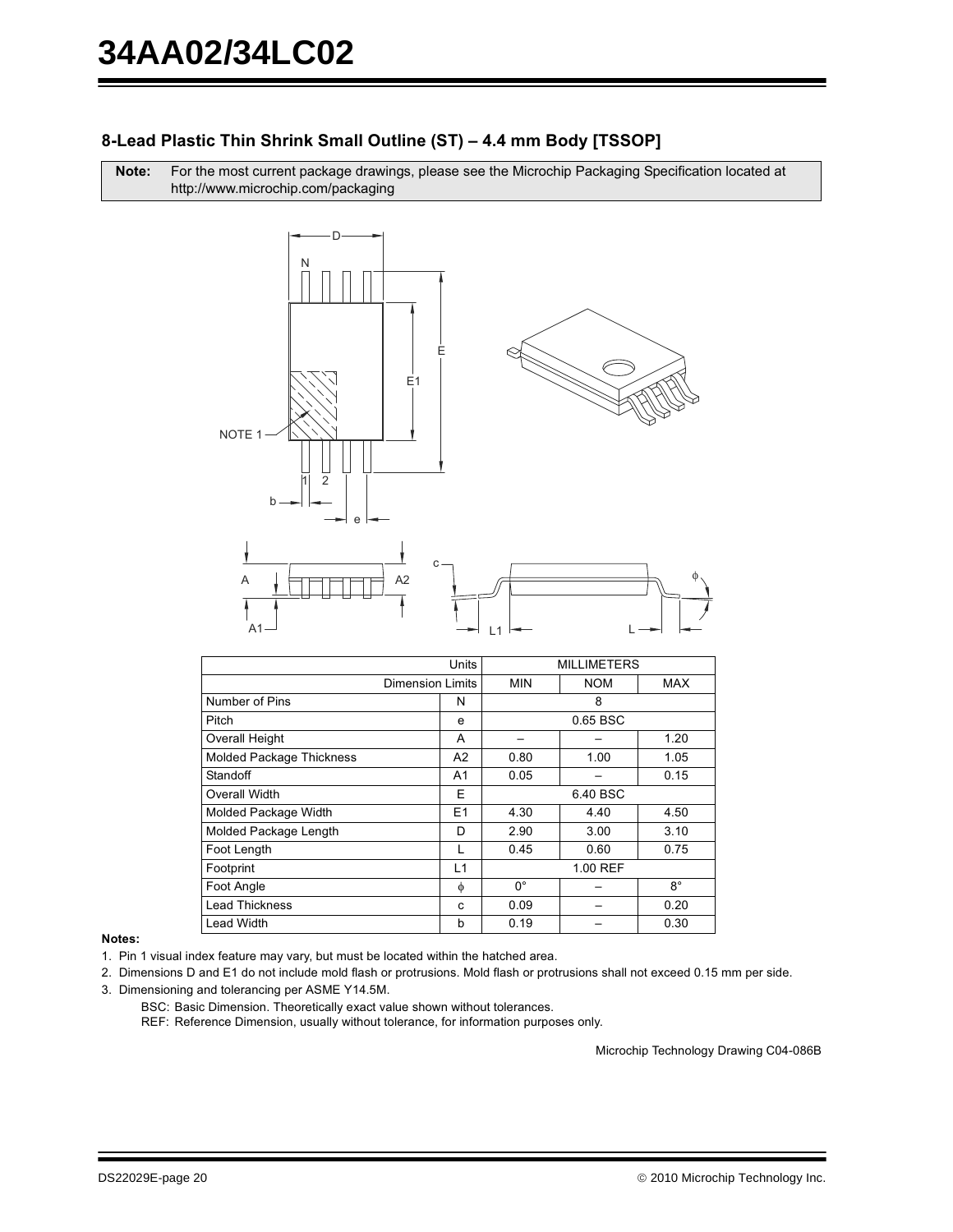![](_page_20_Figure_1.jpeg)

For the most current package drawings, please see the Microchip Packaging Specification located at

#### 8-Lead Plastic Micro Small Outline Package (MS) [MSOP]

**MILLIMETERS** Units **Dimension Limits MIN NOM MAX** Number of Pins  $\mathsf{N}$ 8 Pitch  $\mathsf{e}% _{0}\left( \mathsf{e}_{0}\right)$ 0.65 BSC Overall Height  $\boldsymbol{\mathsf{A}}$ 1.10  $\overline{a}$  $\equiv$ **Molded Package Thickness**  $\overline{A2}$  $0.75$  $0.85$  $0.95$ Standoff  $0.00\,$  $0.15$  $A1$  $\equiv$ **Overall Width**  $\overline{\mathsf{E}}$ 4.90 BSC  $3.00$  BSC Molded Package Width  $E1$ Overall Length  $\overline{D}$ 3.00 BSC Foot Length  $\mathsf L$ 0.40  $0.60$ 0.80 Footprint  $L1$ 0.95 REF Foot Angle  $8^{\circ}$  $\phi$  $0^{\circ}$  $\overline{\phantom{0}}$ **Lead Thickness**  $0.08$  $0.23$  $\mathbf{c}$ **Lead Width**  $0.22$  $0.40$  $\sf b$  $\overline{a}$ 

#### Notes:

Note:

- 1. Pin 1 visual index feature may vary, but must be located within the hatched area.
- 2. Dimensions D and E1 do not include mold flash or protrusions. Mold flash or protrusions shall not exceed 0.15 mm per side.
- 3. Dimensioning and tolerancing per ASME Y14.5M.
	- BSC: Basic Dimension. Theoretically exact value shown without tolerances.
	- REF: Reference Dimension, usually without tolerance, for information purposes only.

Microchip Technology Drawing C04-111B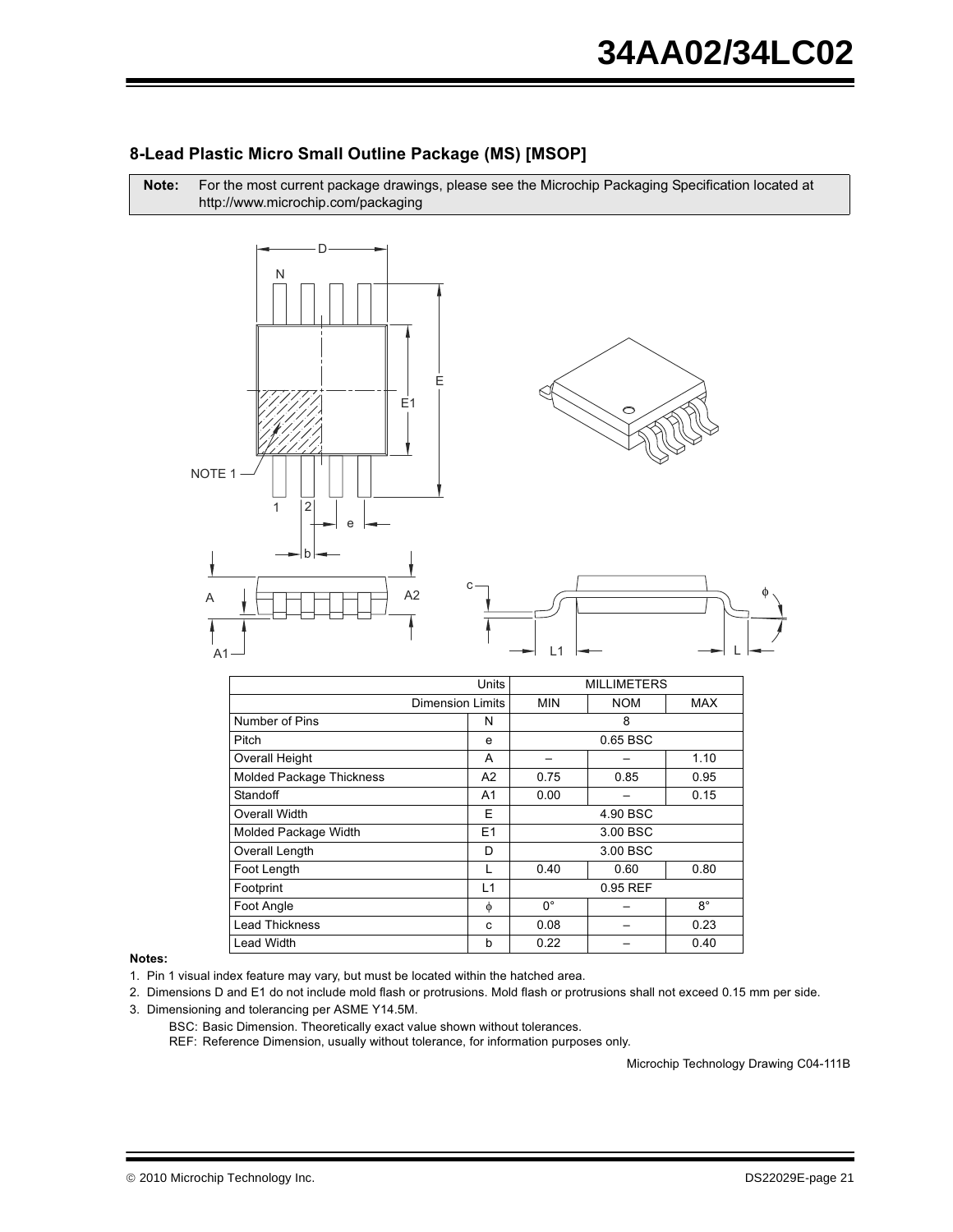#### 8-Lead Plastic Dual Flat, No Lead Package (MN) - 2x3x0.75 mm Body [TDFN]

For the most current package drawings, please see the Microchip Packaging Specification located at Note: http://www.microchip.com/packaging

![](_page_21_Figure_3.jpeg)

| Units                     |                |            | <b>MILLIMETERS</b> |            |
|---------------------------|----------------|------------|--------------------|------------|
| <b>Dimension Limits</b>   |                | <b>MIN</b> | <b>NOM</b>         | <b>MAX</b> |
| Number of Pins            | N              |            | 8                  |            |
| Pitch                     | e              |            | 0.50 BSC           |            |
| Overall Height            | Α              | 0.70       | 0.75               | 0.80       |
| Standoff                  | A <sub>1</sub> | 0.00       | 0.02               | 0.05       |
| <b>Contact Thickness</b>  | A <sub>3</sub> |            | 0.20 REF           |            |
| Overall Length            | D              |            | 2.00 BSC           |            |
| Overall Width             | E              |            | 3.00 BSC           |            |
| <b>Exposed Pad Length</b> | D <sub>2</sub> | 1.20       |                    | 1.60       |
| <b>Exposed Pad Width</b>  | E <sub>2</sub> | 1.20       |                    | 1.60       |
| <b>Contact Width</b>      | b              | 0.20       | 0.25               | 0.30       |
| Contact Length            |                | 0.25       | 0.30               | 0.45       |
| Contact-to-Exposed Pad    | κ              | 0.20       |                    |            |

#### Notes:

1. Pin 1 visual index feature may vary, but must be located within the hatched area.

- 2. Package may have one or more exposed tie bars at ends.
- 3. Package is saw singulated
- 4. Dimensioning and tolerancing per ASME Y14.5M

BSC: Basic Dimension. Theoretically exact value shown without tolerances.

REF: Reference Dimension, usually without tolerance, for information purposes only.

Microchip Technology Drawing No. C04-129B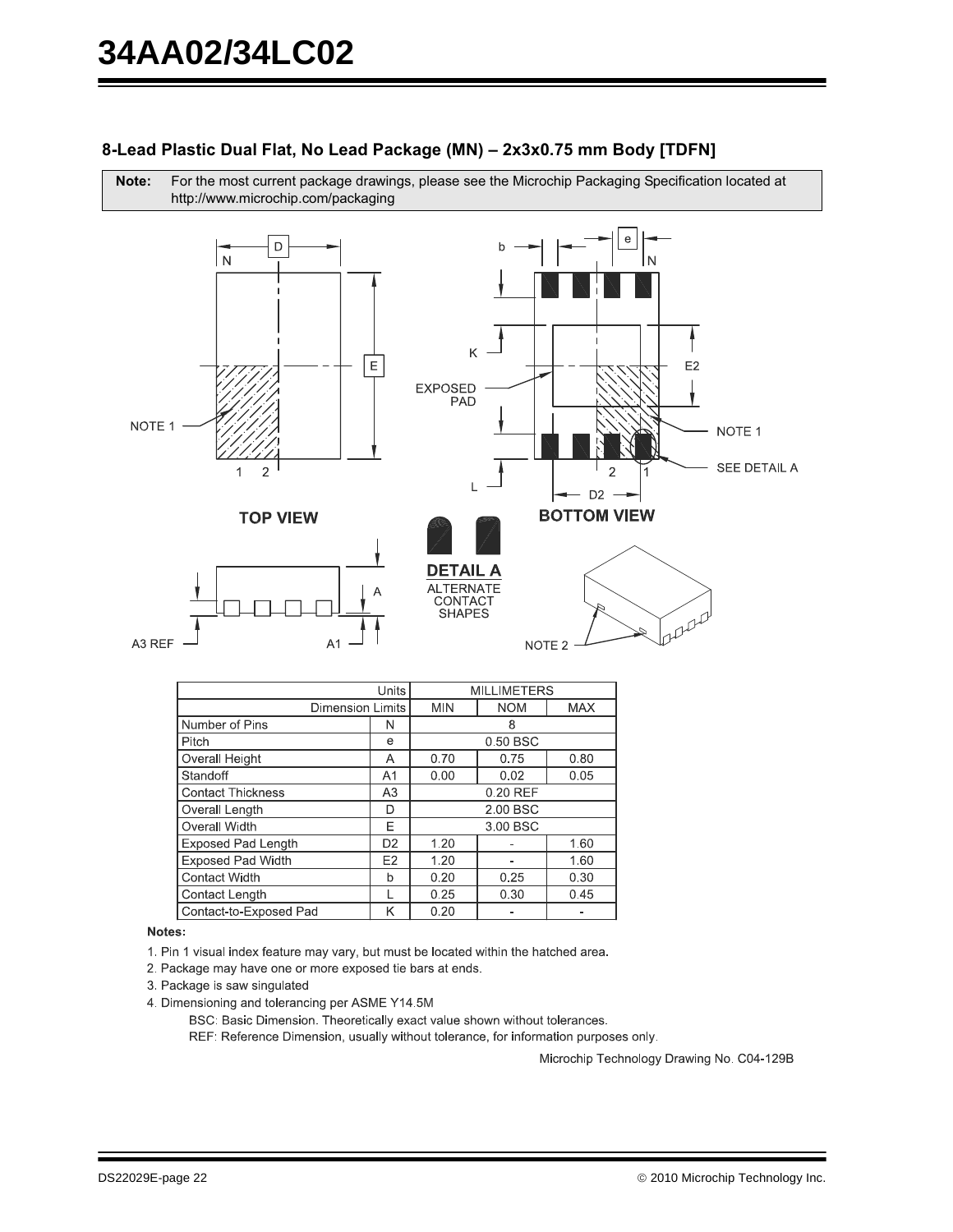#### 8-Lead Plastic Dual Flat, No Lead Package (MN) - 2x3x0.75 mm Body [TDFN]

Note: For the most current package drawings, please see the Microchip Packaging Specification located at http://www.microchip.com/packaging

![](_page_22_Figure_3.jpeg)

| Units                      |                         |      | <b>MILLIMETERS</b> |            |
|----------------------------|-------------------------|------|--------------------|------------|
|                            | <b>Dimension Limits</b> |      | <b>NOM</b>         | <b>MAX</b> |
| <b>Contact Pitch</b>       |                         |      | 0.50 BSC           |            |
| Optional Center Pad Width  | W <sub>2</sub>          |      |                    | 1.46       |
| Optional Center Pad Length | T <sub>2</sub>          |      |                    | 1.36       |
| <b>Contact Pad Spacing</b> | C1                      |      | 3.00               |            |
| Contact Pad Width (X8)     | X1                      |      |                    | 0.30       |
| Contact Pad Length (X8)    | Υ1                      |      |                    | 0.75       |
| Distance Between Pads      |                         | 0.20 |                    |            |

Notes:

1. Dimensioning and tolerancing per ASME Y14.5M

BSC: Basic Dimension. Theoretically exact value shown without tolerances.

Microchip Technology Drawing No. C04-2129A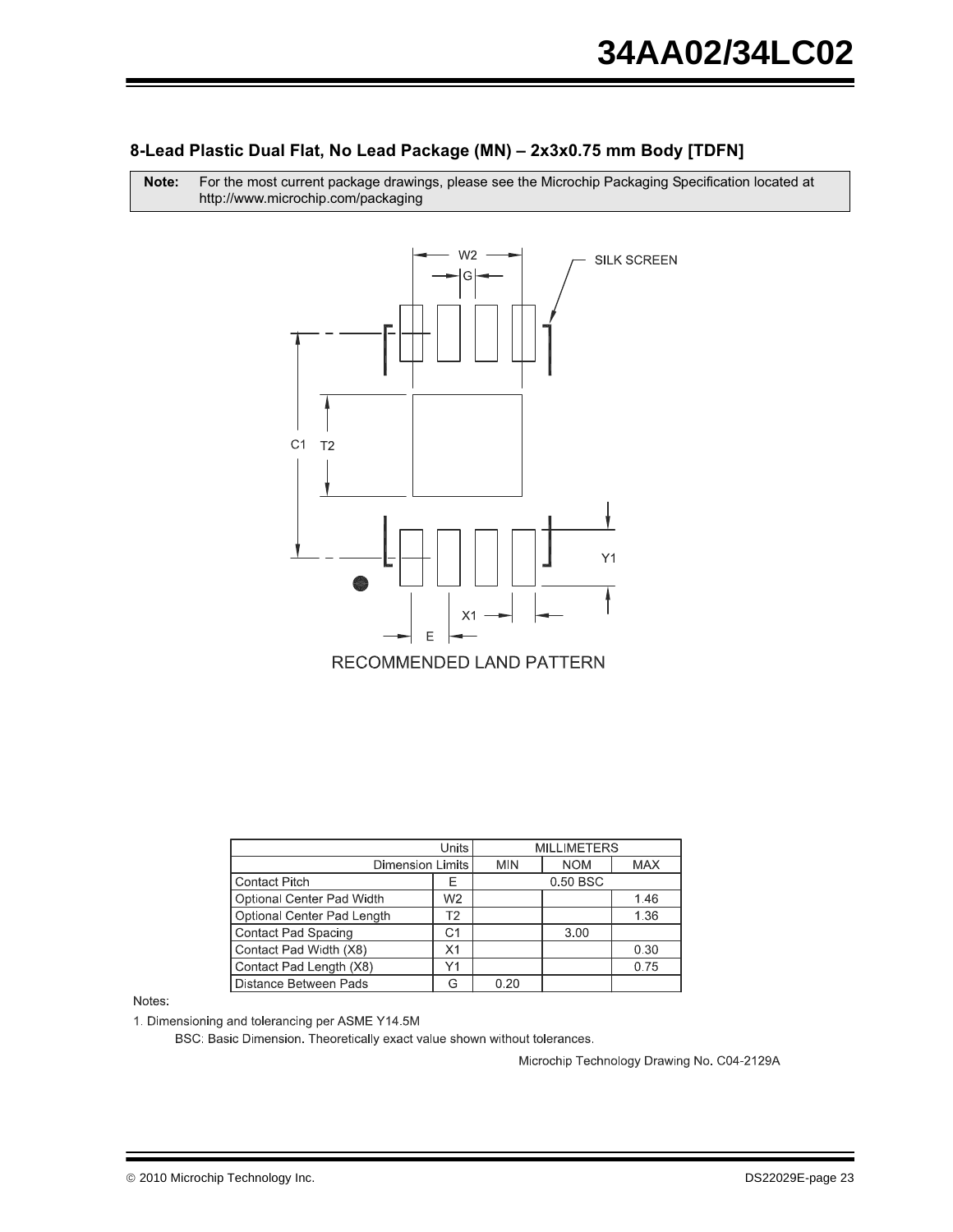## 6-Lead Plastic Small Outline Transistor (OT) [SOT-23]

Note: For the most current package drawings, please see the Microchip Packaging Specification located at http://www.microchip.com/packaging

![](_page_23_Figure_3.jpeg)

![](_page_23_Figure_4.jpeg)

|                                 | Units                   |             | <b>MILLIMETERS</b> |              |
|---------------------------------|-------------------------|-------------|--------------------|--------------|
|                                 | <b>Dimension Limits</b> | <b>MIN</b>  | <b>NOM</b>         | MAX          |
| Number of Pins                  | N                       |             | 6                  |              |
| Pitch                           | e                       |             | 0.95 BSC           |              |
| <b>Outside Lead Pitch</b>       | e1                      |             | 1.90 BSC           |              |
| <b>Overall Height</b>           | A                       | 0.90        |                    | 1.45         |
| <b>Molded Package Thickness</b> | A <sub>2</sub>          | 0.89        |                    | 1.30         |
| Standoff                        | A1                      | 0.00        |                    | 0.15         |
| Overall Width                   | Е                       | 2.20        |                    | 3.20         |
| Molded Package Width            | E <sub>1</sub>          | 1.30        |                    | 1.80         |
| Overall Length                  | D                       | 2.70        |                    | 3.10         |
| Foot Length                     | L                       | 0.10        |                    | 0.60         |
| Footprint                       | L1                      | 0.35        |                    | 0.80         |
| Foot Angle                      | φ                       | $0^{\circ}$ |                    | $30^{\circ}$ |
| <b>Lead Thickness</b>           | C                       | 0.08        |                    | 0.26         |
| <b>Lead Width</b>               | b                       | 0.20        |                    | 0.51         |

#### Notes:

1. Dimensions D and E1 do not include mold flash or protrusions. Mold flash or protrusions shall not exceed 0.127 mm per side.

2. Dimensioning and tolerancing per ASME Y14.5M.

BSC: Basic Dimension. Theoretically exact value shown without tolerances.

Microchip Technology Drawing C04-028B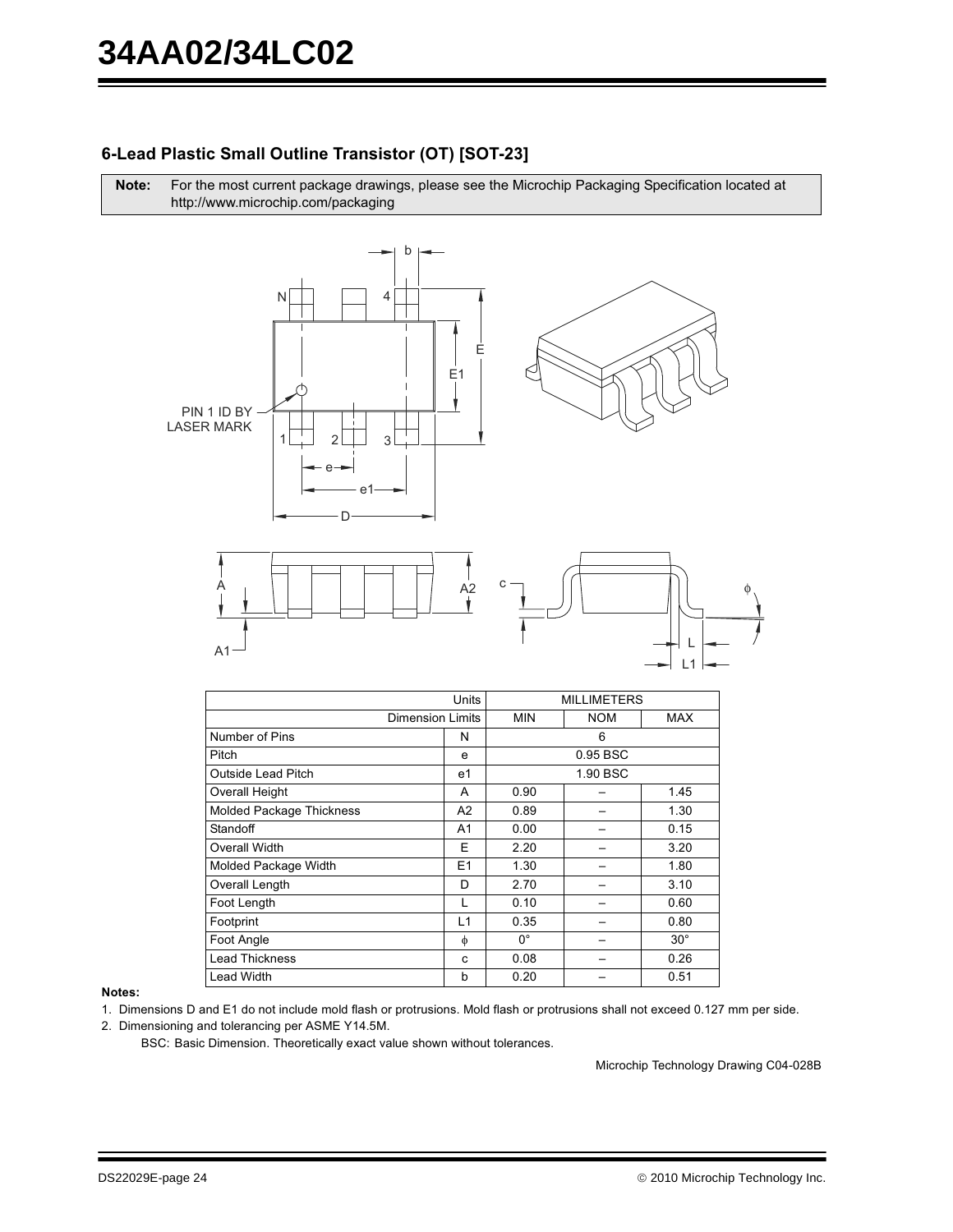## **APPENDIX A: REVISION HISTORY**

#### **Revision A (1/2007)**

Original release of this document.

#### **Revision B (2/2007)**

Replaced Package Drawings.

#### **Revision C (2/2008)**

Added TDFN and SOT-23 Package info; Removed "VL" Part.

#### **Revision D (4/2008)**

Updated Product Identification System table, example (e).

#### **Revision E (01/2010)**

Revised SOT-23 and TDFN marking codes.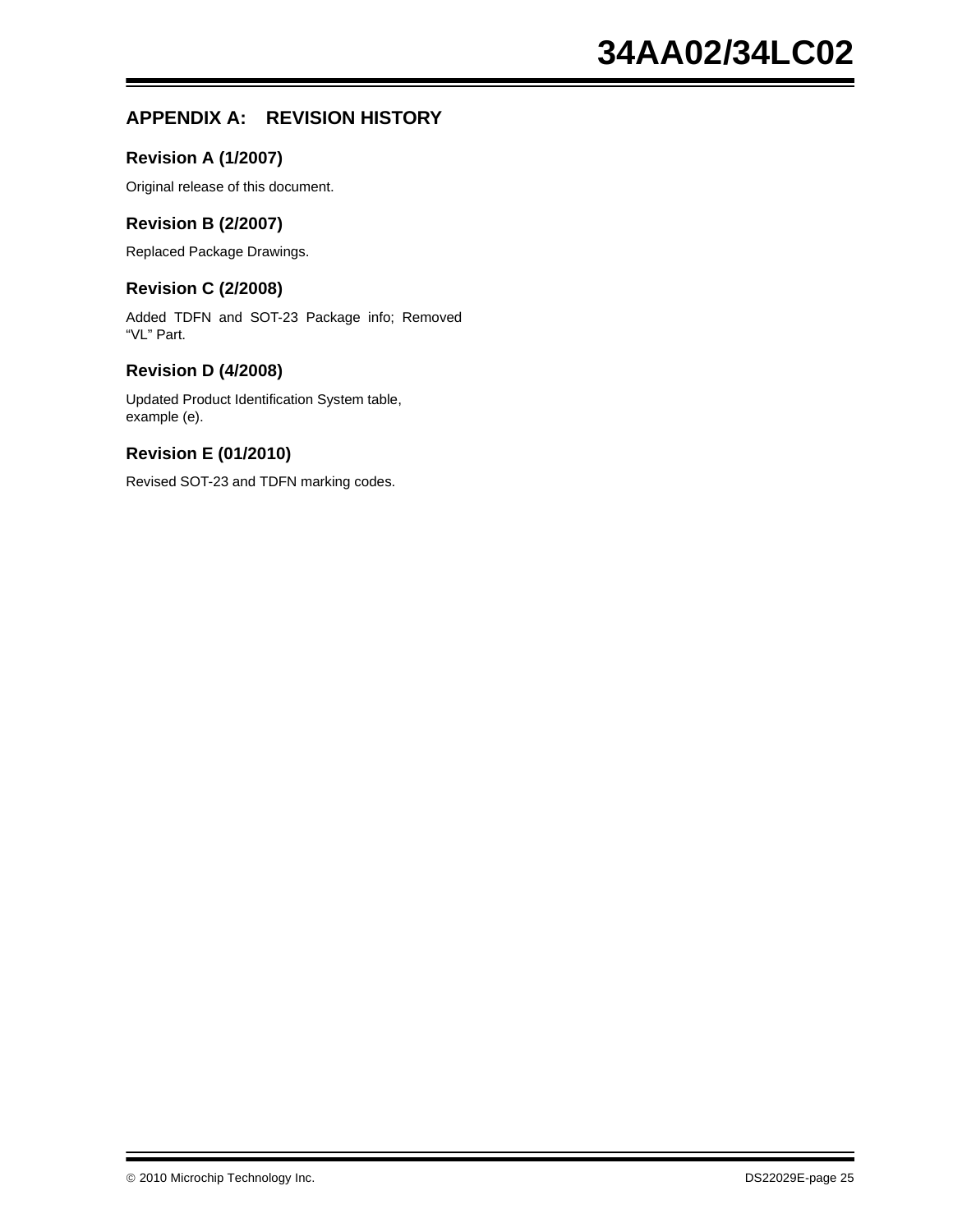## **34AA02/34LC02**

**NOTES:**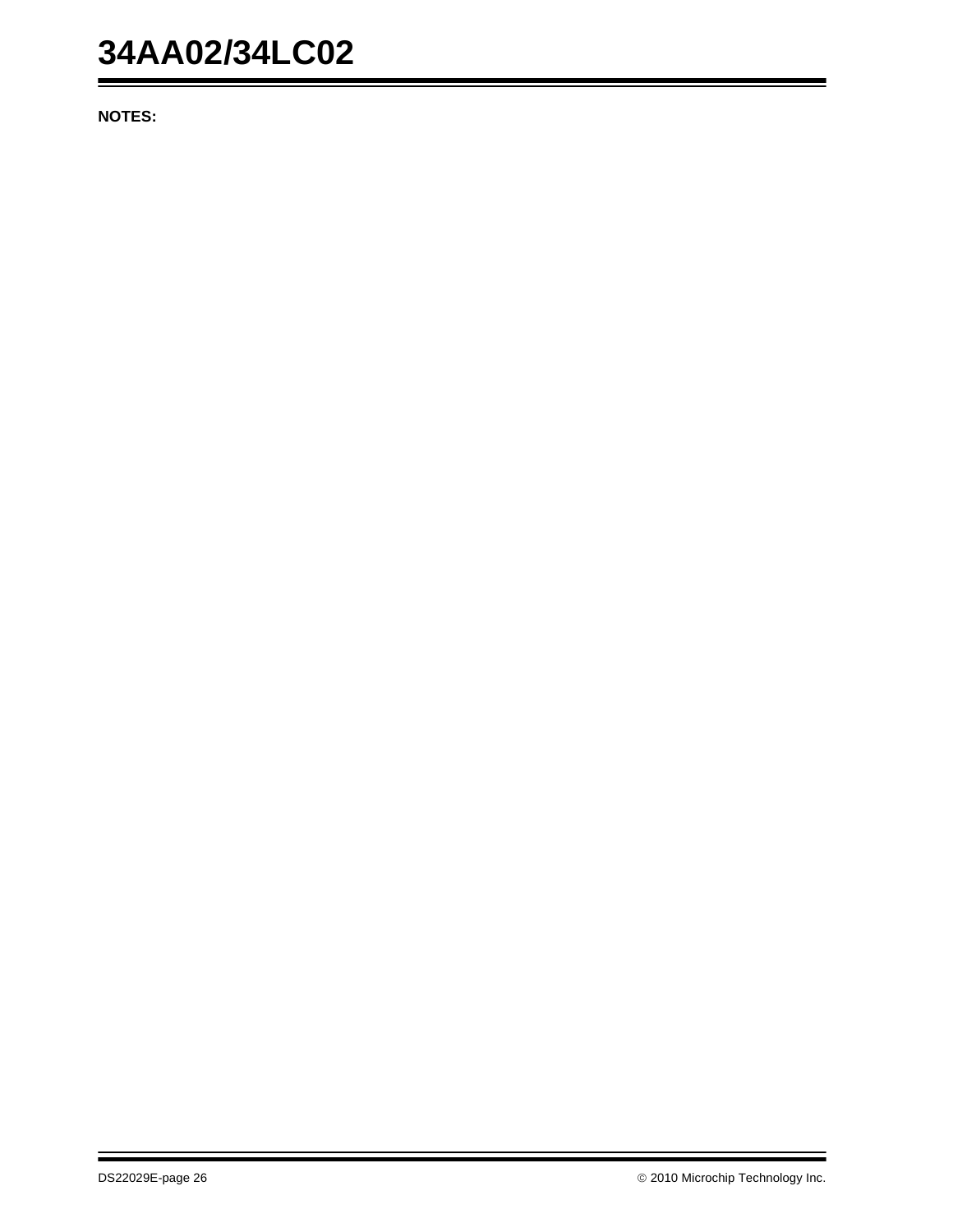## **THE MICROCHIP WEB SITE**

Microchip provides online support via our WWW site at www.microchip.com. This web site is used as a means to make files and information easily available to customers. Accessible by using your favorite Internet browser, the web site contains the following information:

- **Product Support** Data sheets and errata, application notes and sample programs, design resources, user's guides and hardware support documents, latest software releases and archived software
- **General Technical Support** Frequently Asked Questions (FAQ), technical support requests, online discussion groups, Microchip consultant program member listing
- **Business of Microchip** Product selector and ordering guides, latest Microchip press releases, listing of seminars and events, listings of Microchip sales offices, distributors and factory representatives

### **CUSTOMER CHANGE NOTIFICATION SERVICE**

Microchip's customer notification service helps keep customers current on Microchip products. Subscribers will receive e-mail notification whenever there are changes, updates, revisions or errata related to a specified product family or development tool of interest.

To register, access the Microchip web site at www.microchip.com, click on Customer Change Notification and follow the registration instructions.

### **CUSTOMER SUPPORT**

Users of Microchip products can receive assistance through several channels:

- Distributor or Representative
- Local Sales Office
- Field Application Engineer (FAE)
- Technical Support
- Development Systems Information Line

Customers should contact their distributor, representative or field application engineer (FAE) for support. Local sales offices are also available to help customers. A listing of sales offices and locations is included in the back of this document.

**Technical support is available through the web site at: http://support.microchip.com**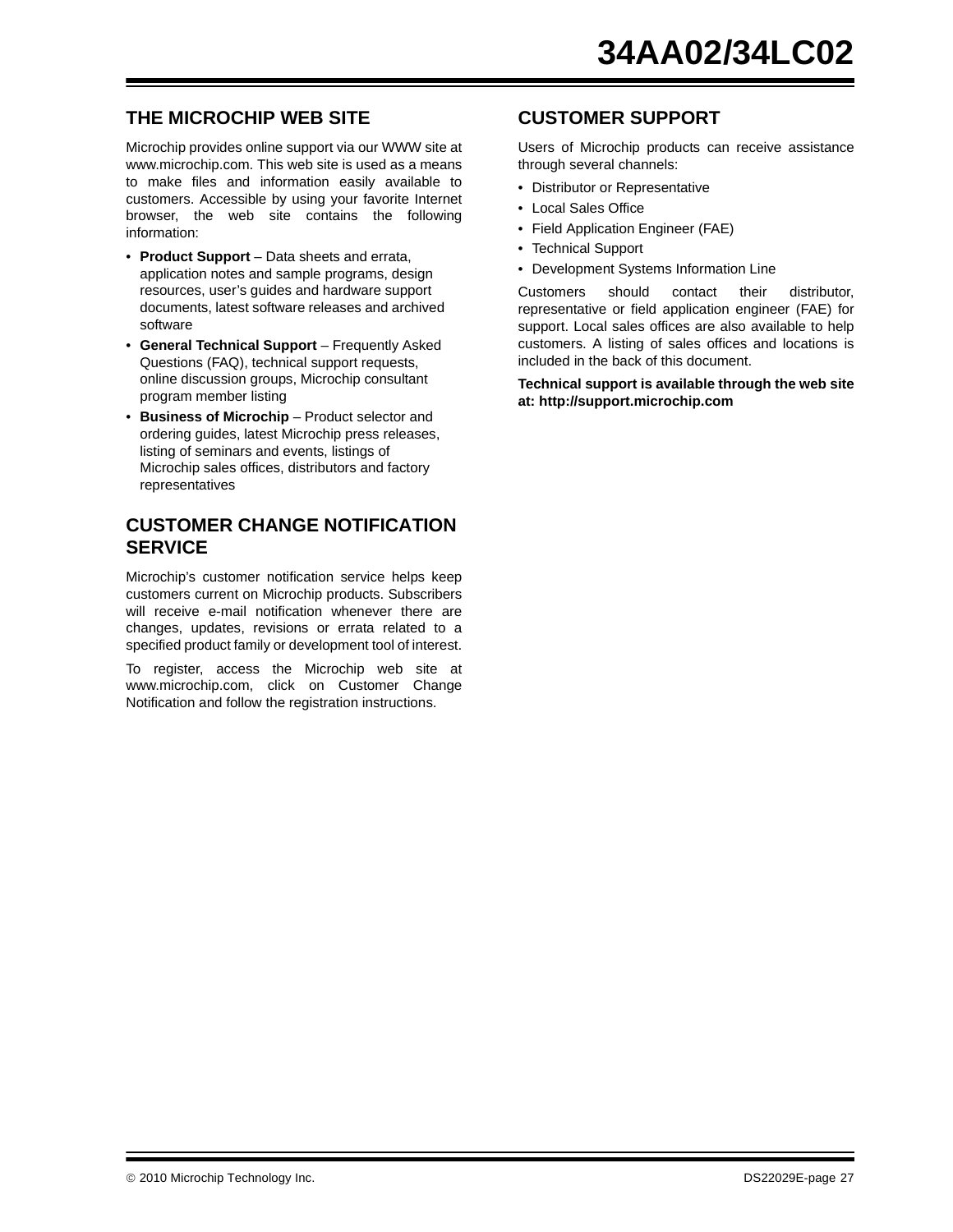## **READER RESPONSE**

It is our intention to provide you with the best documentation possible to ensure successful use of your Microchip product. If you wish to provide your comments on organization, clarity, subject matter, and ways in which our documentation can better serve you, please FAX your comments to the Technical Publications Manager at (480) 792-4150.

Please list the following information, and use this outline to provide us with your comments about this document.

| To: | <b>Technical Publications Manager</b>                              | Total Pages Sent _______                                                                 |
|-----|--------------------------------------------------------------------|------------------------------------------------------------------------------------------|
| RE: | Reader Response                                                    |                                                                                          |
|     |                                                                    |                                                                                          |
|     |                                                                    |                                                                                          |
|     | Address                                                            | ,我们也不会有一个人的人,我们也不会有一个人的人,我们也不会有一个人的人。""我们,我们也不会有一个人的人,我们也不会有一个人的人,我们也不会有一个人的人,我们         |
|     |                                                                    |                                                                                          |
|     | Telephone: (_______) ___________ - ___________                     |                                                                                          |
|     | Application (optional):                                            |                                                                                          |
|     | Would you like a reply? ___ Y ____ N                               |                                                                                          |
|     | Device: 34AA02/34LC02                                              | Literature Number: DS22029E                                                              |
|     | Questions:                                                         |                                                                                          |
|     | 1. What are the best features of this document?                    |                                                                                          |
|     |                                                                    |                                                                                          |
|     |                                                                    |                                                                                          |
|     |                                                                    | 2. How does this document meet your hardware and software development needs?             |
|     |                                                                    |                                                                                          |
| 3.  |                                                                    | Do you find the organization of this document easy to follow? If not, why?               |
|     |                                                                    |                                                                                          |
|     |                                                                    |                                                                                          |
|     |                                                                    | 4. What additions to the document do you think would enhance the structure and subject?  |
|     |                                                                    |                                                                                          |
|     |                                                                    |                                                                                          |
| 5.  |                                                                    | What deletions from the document could be made without affecting the overall usefulness? |
|     |                                                                    |                                                                                          |
| 6.  | Is there any incorrect or misleading information (what and where)? |                                                                                          |
|     |                                                                    |                                                                                          |
|     |                                                                    |                                                                                          |
| 7.  | How would you improve this document?                               |                                                                                          |
|     |                                                                    |                                                                                          |
|     |                                                                    |                                                                                          |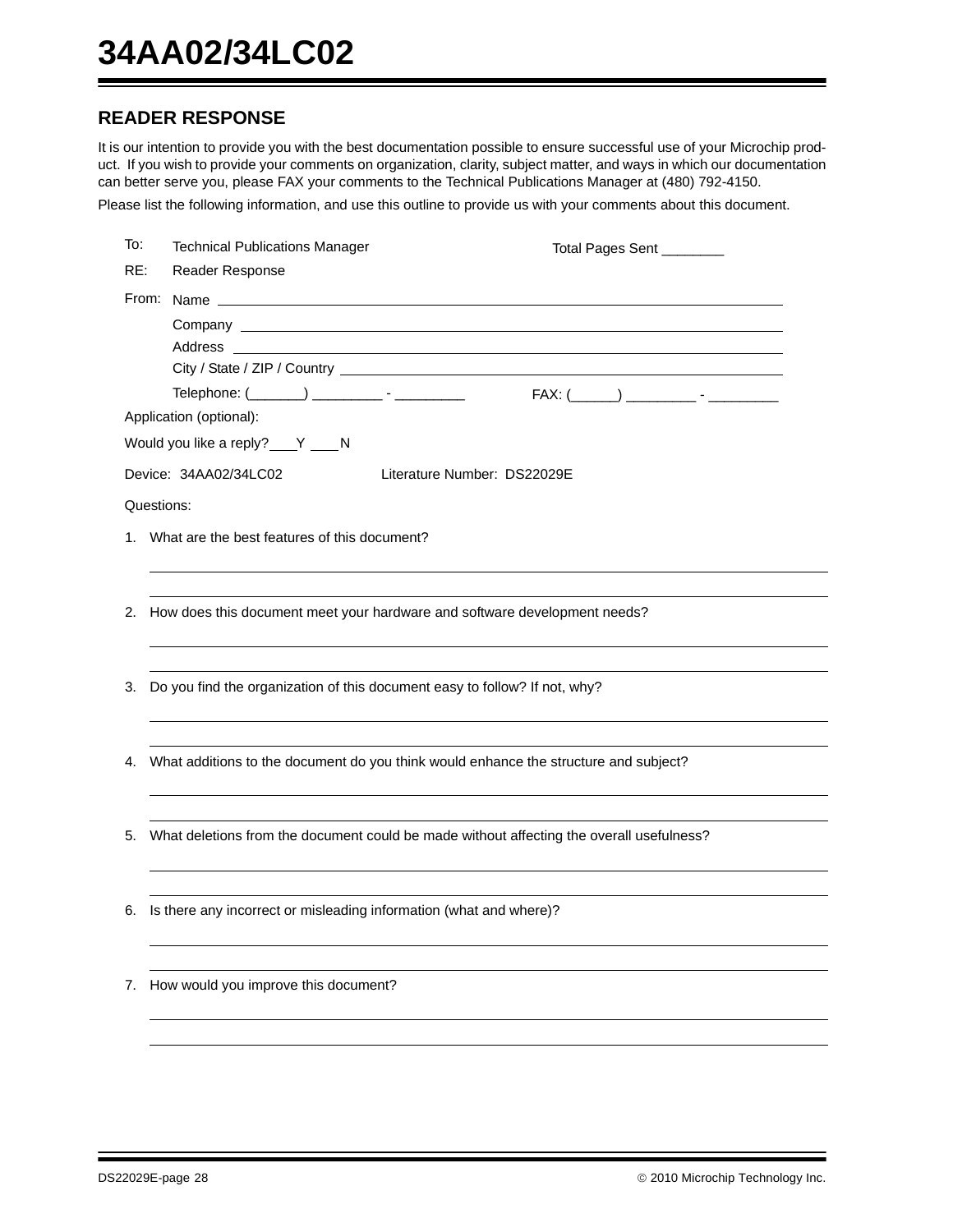## **PRODUCT IDENTIFICATION SYSTEM**

To order or obtain information, e.g., on pricing or delivery, refer to the factory or the listed sales office.

| <b>PART NO.</b>              | ×<br>/XX                                                                                                                                                                                                                                                                                                                                                                                                                              | <b>Examples:</b>                                                                                                                                                                                                                                                |
|------------------------------|---------------------------------------------------------------------------------------------------------------------------------------------------------------------------------------------------------------------------------------------------------------------------------------------------------------------------------------------------------------------------------------------------------------------------------------|-----------------------------------------------------------------------------------------------------------------------------------------------------------------------------------------------------------------------------------------------------------------|
| <b>Device</b>                | Temperature Package<br>Range                                                                                                                                                                                                                                                                                                                                                                                                          | 34AA02-I/P:<br>Industrial<br>Temperature,<br>a)<br>1.7V, PDIP package<br>34AA02-I/SN: Industrial<br>b)<br>Temperature,                                                                                                                                          |
| Device:                      | $= 1.7V$ , 2 Kbit I <sup>2</sup> C Serial EEPROM<br>34AA02:<br>1.7V, 2 Kbit I <sup>2</sup> C Serial EEPROM<br>34AA02T:<br>$=$<br>(Tape and Reel)<br>$= 2.2V$ , 2 Kbit I <sup>2</sup> C Serial EEPROM<br>34LC02:<br>2.2V, 2 Kbit I <sup>2</sup> C Serial EEPROM<br>$=$<br>34LC02T:<br>(Tape and Reel)                                                                                                                                  | 1.7V, SOIC package<br>34AA02T-E/MS:<br>Tape<br>Reel.<br>C)<br>and<br>Automotive Temperature, 1.7V, MSOP<br>package<br>34LC02-I/P:<br>d)<br>Industrial<br>Temperature,<br>2.2V, PDIP package<br>34LC02-I/MNY: Industrial Temperature,<br>e)<br>2.2V, DFN package |
| <b>Temperature</b><br>Range: | $-40^{\circ}$ C to $+85^{\circ}$ C<br>$\mathbf{L}$<br>$=$<br>Е<br>-40 $^{\circ}$ C to +125 $^{\circ}$ C<br>$=$                                                                                                                                                                                                                                                                                                                        | f<br>34LC02T-E/MS:<br>Reel.<br>Tape<br>and<br>Automotive Temperature, 2.2V, MSOP<br>package                                                                                                                                                                     |
| Package:                     | OT<br>Plastic Small Outline (SOT-23), 6-lead<br>$=$<br>P<br>Plastic DIP (300 mil body), 8-lead<br>$=$<br><b>SN</b><br>Plastic SOIC (3.90 mm body), 8-lead<br>$=$<br><b>ST</b><br>Plastic TSSOP (4.4 mm), 8-lead<br>$=$<br>Plastic Micro Small Outline (MSOP), 8-lead<br><b>MS</b><br>$=$<br>$MN^* =$<br>Plastic Dual Flat, no lead package<br>(2x3 mm body), 8-lead<br>Note 1: "Y" indicates a Nickel Palladium Gold (NiPdAu) finish. |                                                                                                                                                                                                                                                                 |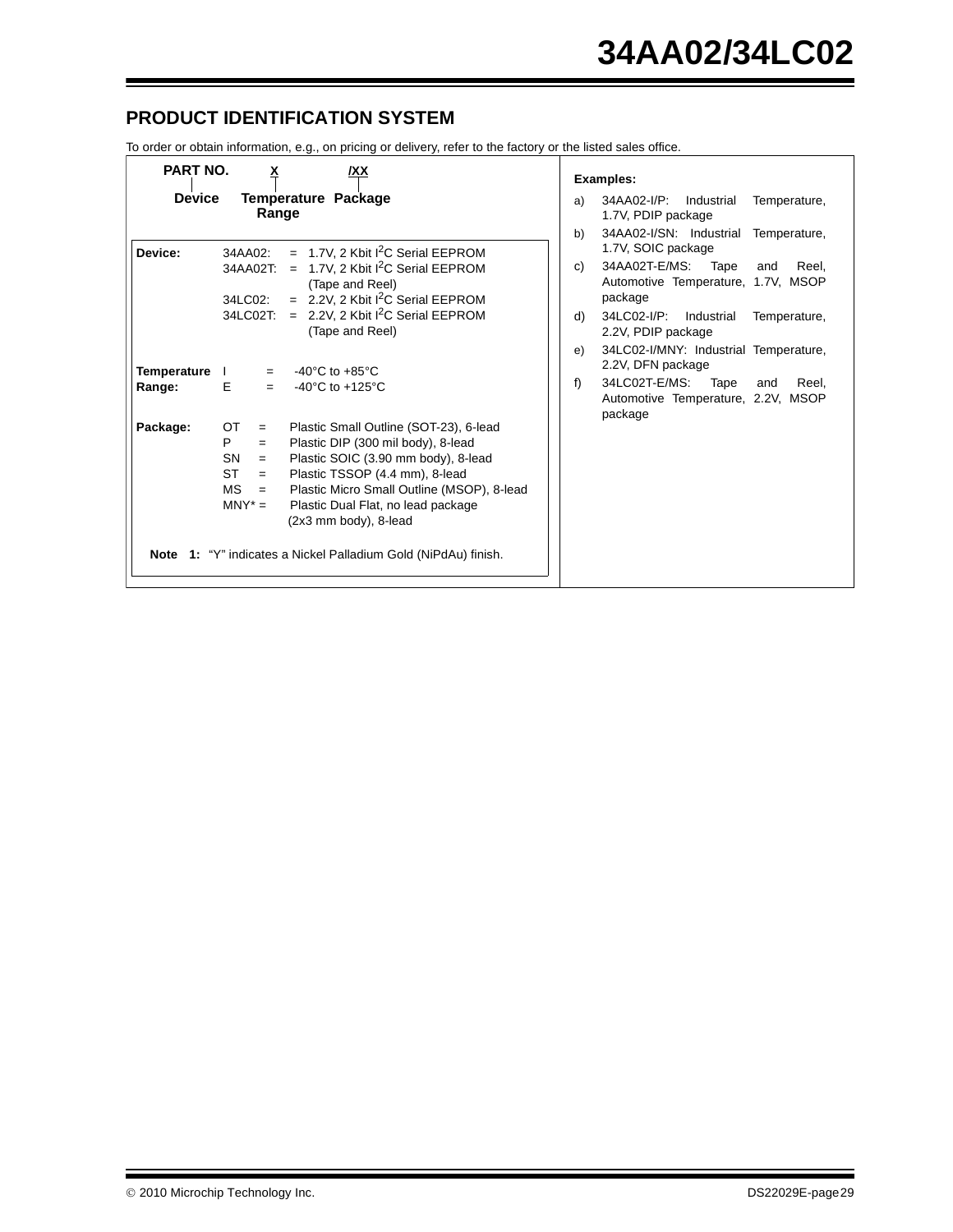## **34AA02/34LC02**

**NOTES:**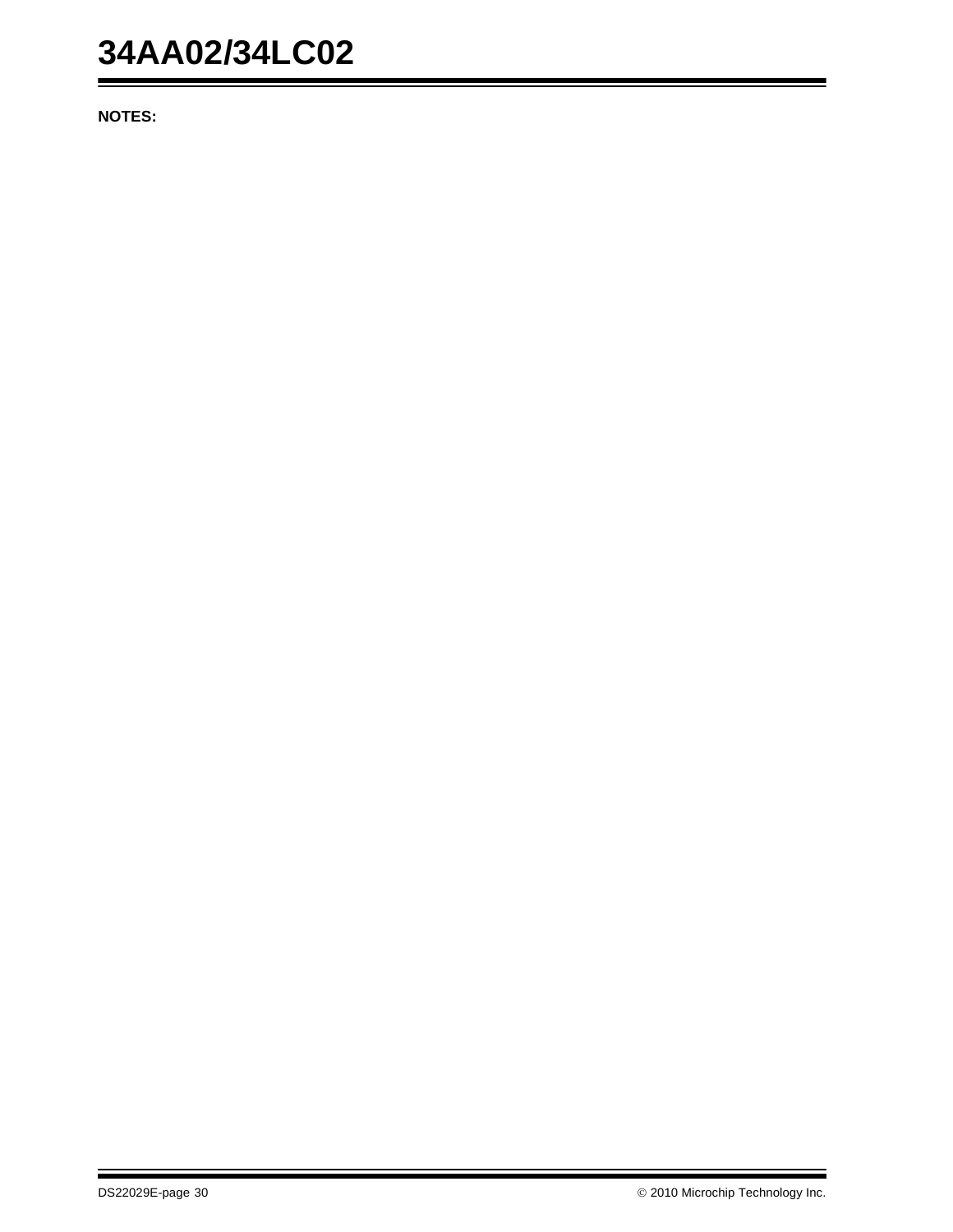#### **Note the following details of the code protection feature on Microchip devices:**

- Microchip products meet the specification contained in their particular Microchip Data Sheet.
- Microchip believes that its family of products is one of the most secure families of its kind on the market today, when used in the intended manner and under normal conditions.
- There are dishonest and possibly illegal methods used to breach the code protection feature. All of these methods, to our knowledge, require using the Microchip products in a manner outside the operating specifications contained in Microchip's Data Sheets. Most likely, the person doing so is engaged in theft of intellectual property.
- Microchip is willing to work with the customer who is concerned about the integrity of their code.
- Neither Microchip nor any other semiconductor manufacturer can guarantee the security of their code. Code protection does not mean that we are guaranteeing the product as "unbreakable."

Code protection is constantly evolving. We at Microchip are committed to continuously improving the code protection features of our products. Attempts to break Microchip's code protection feature may be a violation of the Digital Millennium Copyright Act. If such acts allow unauthorized access to your software or other copyrighted work, you may have a right to sue for relief under that Act.

Information contained in this publication regarding device applications and the like is provided only for your convenience and may be superseded by updates. It is your responsibility to ensure that your application meets with your specifications. MICROCHIP MAKES NO REPRESENTATIONS OR WARRANTIES OF ANY KIND WHETHER EXPRESS OR IMPLIED, WRITTEN OR ORAL, STATUTORY OR OTHERWISE, RELATED TO THE INFORMATION, INCLUDING BUT NOT LIMITED TO ITS CONDITION, QUALITY, PERFORMANCE, MERCHANTABILITY OR FITNESS FOR PURPOSE**.** Microchip disclaims all liability arising from this information and its use. Use of Microchip devices in life support and/or safety applications is entirely at the buyer's risk, and the buyer agrees to defend, indemnify and hold harmless Microchip from any and all damages, claims, suits, or expenses resulting from such use. No licenses are conveyed, implicitly or otherwise, under any Microchip intellectual property rights.

## **QUALITY MANAGEMENT SYSTEM CERTIFIED BY DNV**  $=$  ISO/TS 16949:2002  $=$

#### **Trademarks**

The Microchip name and logo, the Microchip logo, dsPIC, KEELOQ, KEELOQ logo, MPLAB, PIC, PICmicro, PICSTART, rfPIC and UNI/O are registered trademarks of Microchip Technology Incorporated in the U.S.A. and other countries.

FilterLab, Hampshire, HI-TECH C, Linear Active Thermistor, MXDEV, MXLAB, SEEVAL and The Embedded Control Solutions Company are registered trademarks of Microchip Technology Incorporated in the U.S.A.

Analog-for-the-Digital Age, Application Maestro, CodeGuard, dsPICDEM, dsPICDEM.net, dsPICworks, dsSPEAK, ECAN, ECONOMONITOR, FanSense, HI-TIDE, In-Circuit Serial Programming, ICSP, Mindi, MiWi, MPASM, MPLAB Certified logo, MPLIB, MPLINK, mTouch, Octopus, Omniscient Code Generation, PICC, PICC-18, PICDEM, PICDEM.net, PICkit, PICtail, PIC<sup>32</sup> logo, REAL ICE, rfLAB, Select Mode, Total Endurance, TSHARC, UniWinDriver, WiperLock and ZENA are trademarks of Microchip Technology Incorporated in the U.S.A. and other countries.

SQTP is a service mark of Microchip Technology Incorporated in the U.S.A.

All other trademarks mentioned herein are property of their respective companies.

© 2010, Microchip Technology Incorporated, Printed in the U.S.A., All Rights Reserved.

![](_page_30_Picture_16.jpeg)

ISBN: 978-1-60932-000-3

*Microchip received ISO/TS-16949:2002 certification for its worldwide headquarters, design and wafer fabrication facilities in Chandler and Tempe, Arizona; Gresham, Oregon and design centers in California and India. The Company's quality system processes and procedures are for its PIC® MCUs and dsPIC® DSCs, KEELOQ® code hopping devices, Serial EEPROMs, microperipherals, nonvolatile memory and analog products. In addition, Microchip's quality system for the design and manufacture of development systems is ISO 9001:2000 certified.*